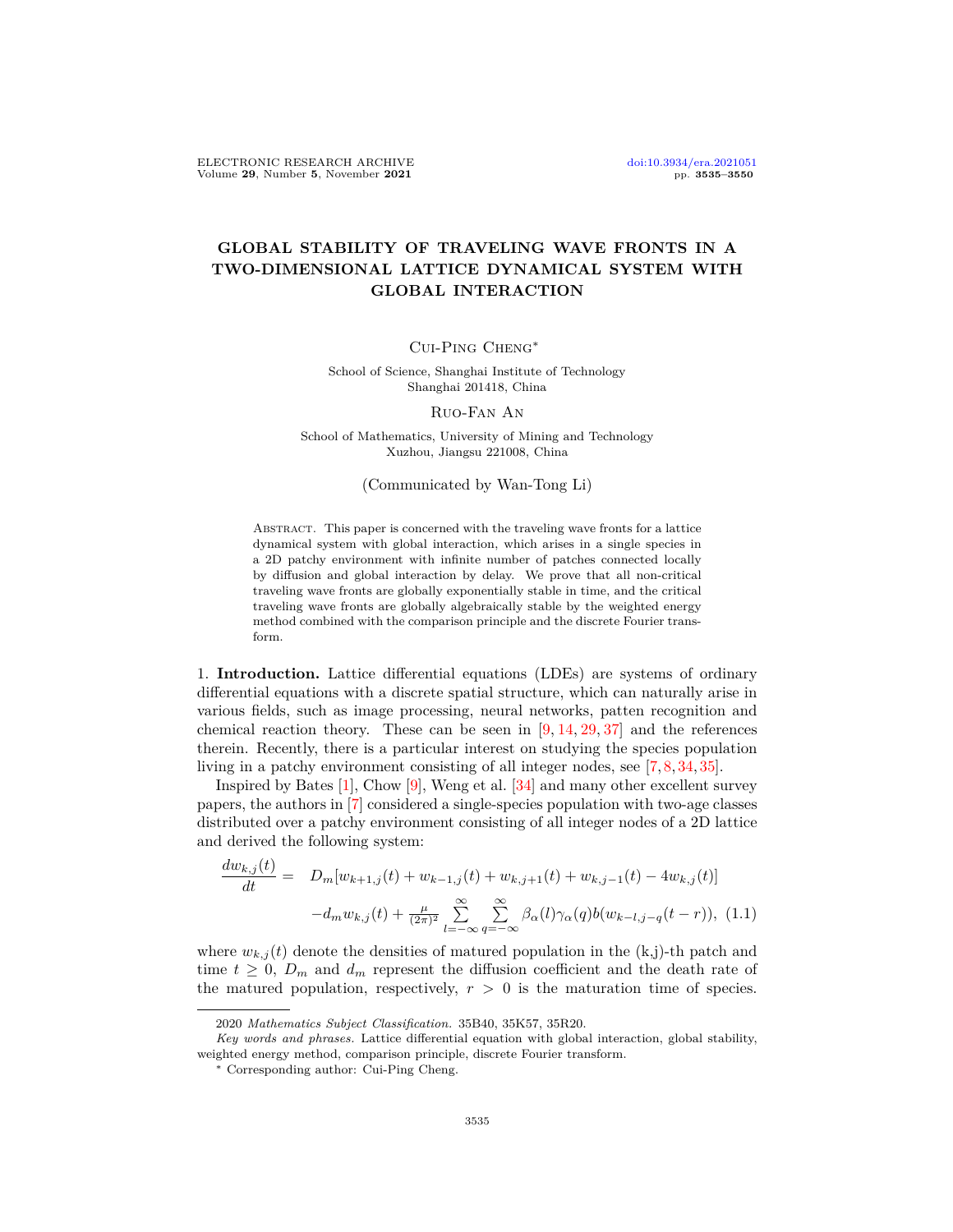$\mu = e^{-\int_0^r d(z)dz}$  and  $\alpha = \int_0^r D(z)dz$  represent the impact of the death rate of immature and the effect of the dispersal rate of immature on the mature population, respectively, where  $d(z)$  and  $D(z)$  are the death rate and diffusion rate of the immature population at age  $z \in (0, r)$ , respectively. While

$$
\beta_{\alpha}(l) = 2e^{-2\alpha} \int_0^{\pi} \cos(l\omega_1) e^{2\alpha \cos \omega_1} d\omega_1,
$$
  

$$
\gamma_{\alpha}(l) = 2e^{-2\alpha} \int_0^{\pi} \cos(l\omega_2) e^{2\alpha \cos \omega_2} d\omega_2,
$$

for any  $l \in \mathbb{Z}$  and satisfy:

- (i):  $\beta_{\alpha}(l) = \beta_{\alpha}(l \mid l \mid), \gamma_{\alpha}(l) = \gamma_{\alpha}(l \mid l \mid)$  for  $l \in \mathbb{Z}$ , that is  $\beta_{\alpha}(l), \gamma_{\alpha}(l)$  is isotropic function for any  $\alpha \geq 0$ ;
- $(iii): \frac{1}{2\pi} \sum_{n=1}^{\infty}$ *l*=*−∞*  $\beta_{\alpha}(l) = 1, \frac{1}{2\pi} \sum_{l=1}^{\infty}$ *l*=*−∞*  $\gamma_{\alpha}(l) = 1;$ (iii):  $\beta_{\alpha}(l) \geq 0$ ,  $\gamma_{\alpha}(l) \geq 0$  if  $\alpha = 0$  and  $l \in \mathbb{Z}$ ;  $\beta_{\alpha}(l) > 0$ ,  $\gamma_{\alpha}(l) > 0$ , if  $\alpha > 0$  and *l ∈* Z.  $(iv)$ :  $\frac{1}{2\pi}$   $\sum^{\infty}$ *l*=*−∞*  $\beta_{\alpha}(l)e^{\lambda l \cos \theta} = e^{2\alpha(\cosh(\lambda \cos \theta)-1)}, \quad \frac{1}{2\pi} \sum_{n=1}^{\infty}$ *l*=*−∞*  $\beta_{\alpha}(l)e^{\lambda l \sin \theta}$  =  $e^{2\alpha(\cosh(\lambda \sin \theta)-1)}$

Assume the birth function *b* satisfies the following assumptions:

**(H1):**  $b \in C^2(\mathbb{R}^+)$  and  $b(w) \le b'(0)w$  for  $w \in \mathbb{R}^+$ ; **(H2):**  $\mu b(w) = d_m w$  has only two real roots 0 and  $w^+$ , and b is non-decreasing on  $[0, w^+]$ ; **(H3):**  $0 < b'(w^+) < \frac{d_m}{\mu} < b'(0);$ 

**(H4):** For  $w \in (0, w^+)$ ,  $\mu b(w) > d_m w$ ,  $b'(w) \ge 0$  and  $b''(w) \le 0$ .

The authors [[7\]](#page-14-2) studied the existence of the asymptotic speed of propagation, the existence of monotone traveling waves and the minimal wave and its relation with the asymptotic speed of propagation. Recently, Xu [[35\]](#page-15-3) further showed that for any given admissible speed, all the wave profiles propagating toward a fixed direction of ([1.1](#page-0-0)) have the same asymptotic behavior when they approach the limiting states, which plays a very important role in the stability of traveling waves. Meanwhile, in the past decades, there are various surveys focusing on the existence, uniqueness, asymptotic behavior and stability of traveling waves for LDEs and its continuum RDEs( [\[1](#page-14-4)[–4](#page-14-5), [6](#page-14-6)[–9](#page-14-0), [11](#page-14-7), [13](#page-14-8), [16](#page-14-9), [17](#page-14-10), [19](#page-14-11)[–22](#page-14-12), [37](#page-15-1)[–39](#page-15-4)]).

In this paper, we are concerned with the stability of traveling waves of  $(1.1)$ under the assumptions (*H*1)*−*(*H*4). In view of the symmetry, we only consider the case  $\theta \in [0, \frac{\pi}{2}]$ . For fixed  $\theta \in [0, \frac{\pi}{2}]$  such that  $\tan \theta \in \mathbb{Q}$  and the Cauchy problem ([1.1](#page-0-0))with initial data

<span id="page-1-0"></span>
$$
w_{k,j}(t)|_{t=s} = w_{k,j}^0(s), \text{for } s \in [-r, 0], k, j \in \mathbb{Z},
$$
\n(1.2)

where

<span id="page-1-1"></span>
$$
w_{k,j}^0(s) \to 0, \text{for all } s \in [-r, 0], \text{ as } k \cos \theta + j \sin \theta \to -\infty;
$$
  

$$
w_{k,j}^0(s) \to w^+, \text{for all } s \in [-r, 0], \text{ as } k \cos \theta + j \sin \theta \to \infty,
$$
 (1.3)

we prove that the global solution  $\{w_{k,j}(t)\}_{k,j\in\mathbb{Z}}$  of ([1.1](#page-0-0)) and [\(1.2\)](#page-1-0) converges exponentially to a traveling wavefront  $\phi(k \cos \theta + j \sin \theta + ct)$  for  $c > c_*$  (which is the minimal wave speed); while for  $c = c_*$  the global solution converges to the traveling solution  $\phi(k \cos \theta + j \sin \theta + c_* t)$  algebraically in time, when the initial perturbation around the wave.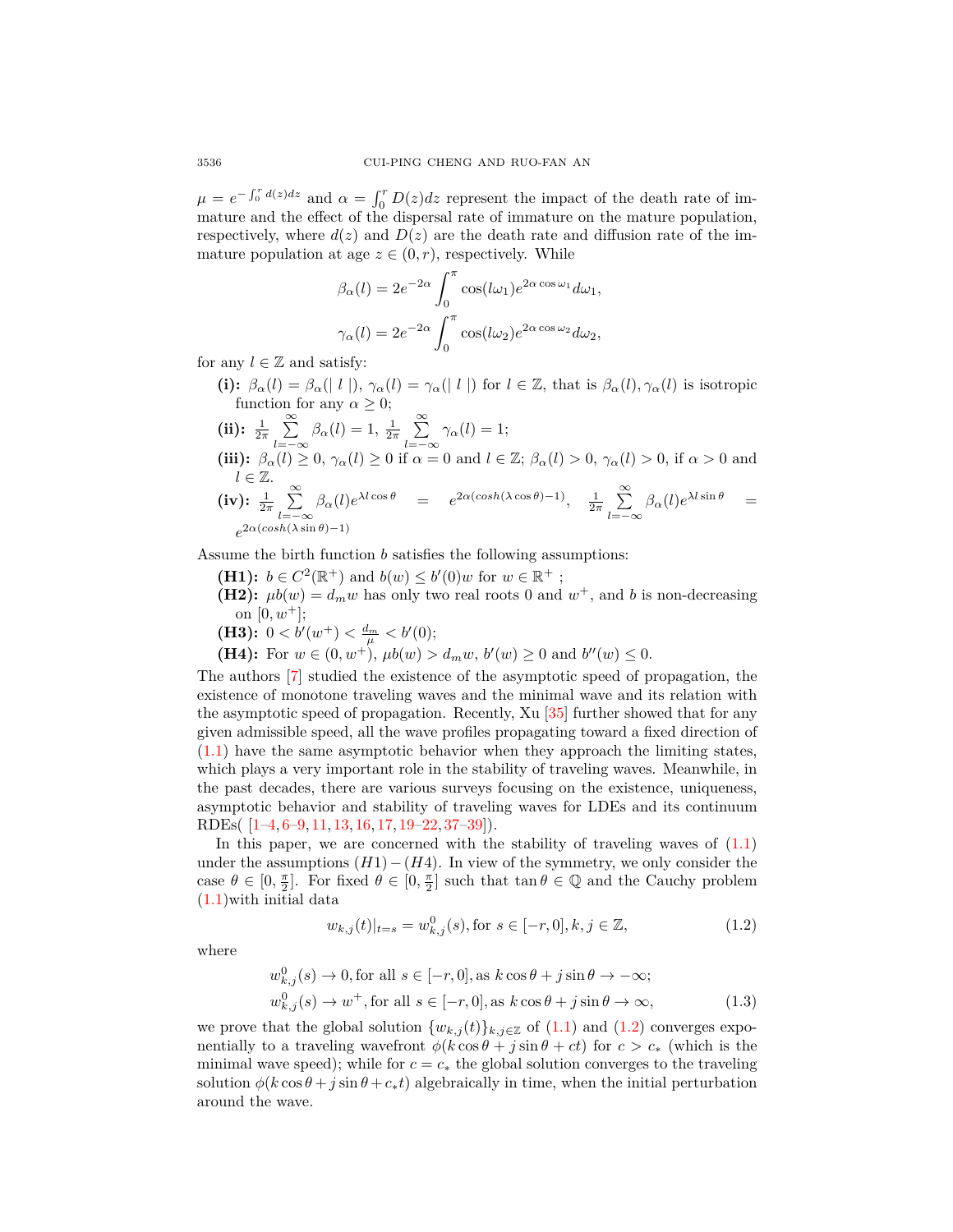As we know, many techniques are developed to investigate the stability of traveling waves such as the spectral analysis method, the weighted energy method ( [\[5](#page-14-13), [8,](#page-14-3) [12,](#page-14-14) [14](#page-14-1), [15,](#page-14-15) [18](#page-14-16), [23](#page-14-17)[–28](#page-15-5), [30,](#page-15-6) [37](#page-15-1), [38](#page-15-7)]) and the comparison principle combining the squeezing technique ( $\left[4,6,19-22,31\right]$  $\left[4,6,19-22,31\right]$  $\left[4,6,19-22,31\right]$  $\left[4,6,19-22,31\right]$  $\left[4,6,19-22,31\right]$  $\left[4,6,19-22,31\right]$ ). Recently, Mei et al.  $\left[25\right]$  and Huang et al.  $\left[15\right]$ obtained the *global stability* of traveling wave fronts with noncritical speed and critical speed of nonlocal reaction-diffusion equations via the weighted energy method together with the comparison principle and Green function or Fourier transform. Zhang [\[38](#page-15-7)] applied this method to nonlocal LDEs in one dimension. However, there seems to be not much progress on the stability of traveling waves of system ([1.1\)](#page-0-0).

Particularly in [[8\]](#page-14-3), we only consider the case that the immature population is non-mobile, that is  $D(a) = 0$  for  $0 < a < r$ . In this case  $\alpha = 0$ , [\(1.1\)](#page-0-0) reduces to

<span id="page-2-0"></span>
$$
\frac{dw_{k,j}(t)}{dt} = D_m[w_{k+1,j}(t) + w_{k-1,j}(t) + w_{k,j+1}(t) + w_{k,j-1}(t) - 4w_{k,j}(t)] -d_m w_{k,j}(t) + \mu b(w_{k,j}(t-r)).
$$
\n(1.4)

In monostable case, using weighted energy method, we derived that the Cauchy problem of [\(1.4](#page-2-0)) converges to a traveling wavefront when the initial perturbation around the wave is suitably small in a weighted norm. Due to the limitation of the key inequality, the result only holds for  $c > \tilde{c} > c_*$ .

The outline of this paper is as follows: in Section 2, we introduce some preliminaries, recall the result on the existence of traveling wave fronts of ([1.1\)](#page-0-0) and present our main result. Section 3 is devoted to the global stability of traveling wave fronts by using the weighted energy method combined with the semi-discrete Fourier transform.

2. **Preliminary and main result. Notations.** Let *T >* 0 be a number and *X* be a Banach space. We denote by  $C([0, T]; X)$  the space of the X valued continuous function on  $[0, T]$ , and by  $L^1([0, T]; X)$  the space of the *X* valued  $L^1$  functions on  $[0, T]$ .  $C > 0$  denotes a generic constant, while  $C_k (k = 1, 2, \dots)$  represents a specific constant.  $l^{\infty}$  is the Banach space:

$$
l^{\infty} = \left\{c = \{c_{k,j}\}_{k,j \in \mathbb{Z}}, c_{k,j} \in \mathbb{R}; ||c||_{l^{\infty}} := \sup_{k,j \in \mathbb{Z}} |c_{k,j}| < \infty\right\},\,
$$

let  $l^1$  denote the Banach space:

 $\overline{d}$  (*t*)

$$
l^{1} = \left\{ c = \{c_{k,j}\}_{i \in \mathbb{Z}}, c_{k,j} \in \mathbb{R}; ||c||_{l^{1}} := \sum_{k,j \in \mathbb{Z}} |c_{k,j}| < \infty \right\},\,
$$

and denote by  $l^2$  the Hilbert space

$$
l^{2} = \left\{ c = \{c_{k,j}\}_{k,j \in \mathbb{Z}}, c_{k,j} \in \mathbb{R}; ||c||_{l^{2}} := \left(\sum_{k,j \in \mathbb{Z}} |c_{k,j}|^{2}\right)^{\frac{1}{2}} < \infty\right\}.
$$

Further,  $l_w^p(p \ge 1)$  denotes the weighted  $l^p$ -space for a weight  $0 < w(x) \in C(\mathbb{R})$ with the norm 1

$$
||c||_{l^p_w} := \left(\sum_{k,j\in\mathbb{Z}} w(k\cos\theta + j\sin\theta)|c_{k,j}|^p\right)^{\overline{p}}.
$$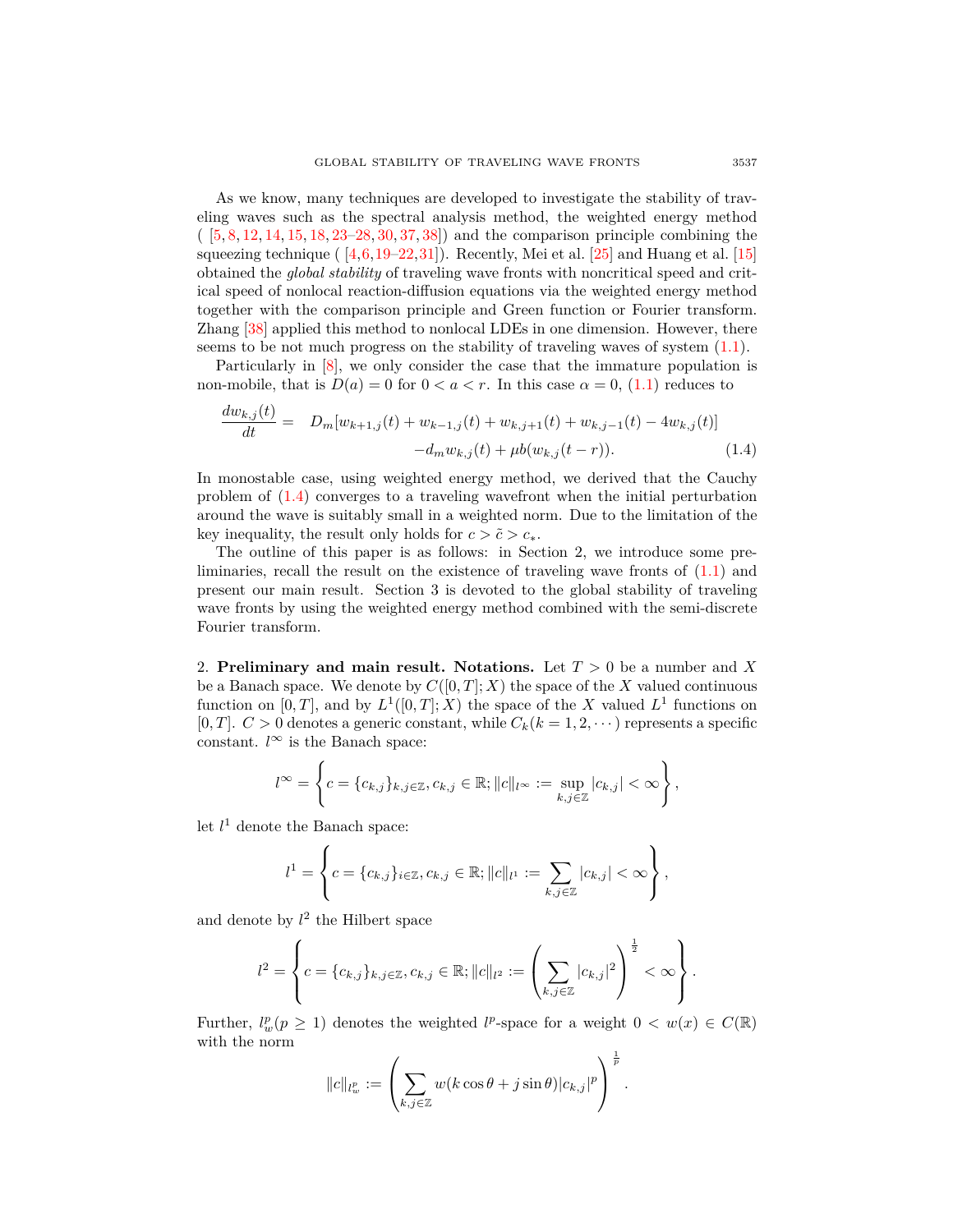For any  $v = \{v_{k,j}\}_{k,j \in \mathbb{Z}} \in l^2$ , its semi-discrete Fourier transform ( [\[10](#page-14-19),[32\]](#page-15-9)) is defined as

$$
F[v](\omega) = \hat{v}(\omega) = \frac{1}{2\pi} \sum_{k \in \mathbb{Z}} \sum_{j \in \mathbb{Z}} e^{-i(k\omega_1 + j\omega_2)} v_{k,j} \quad \omega = (\omega_1, \omega_2) \in [-\pi, \pi]^2,
$$

and the inverse Fourier transform is given by

$$
F^{-1}[\hat{v}] = \frac{1}{2\pi} \int_{-\pi}^{\pi} \int_{-\pi}^{\pi} e^{i(k\omega_1 + j\omega_2)} \hat{v}(\omega) d\omega_1 d\omega_2 \quad k, j \in \mathbb{Z},
$$

where **i** is the imaginary unit.

A traveling wave of system  $(1.1)$  $(1.1)$  is  $w_{k,j}(t) = \phi(x), x = k \cos \theta + j \sin \theta + ct$ satisfying the following equations:

<span id="page-3-0"></span>
$$
c\frac{d\phi(x)}{dx} = D_m(\phi(x + \cos\theta) + \phi(x - \cos\theta) + \phi(x + \sin\theta) + \phi(x - \sin\theta) - 4\phi(x))
$$

$$
-d_m\phi(x) + \frac{\mu}{(2\pi)^2} \sum_{l=-\infty}^{\infty} \sum_{q=-\infty}^{\infty} \beta_{\alpha}(l)\gamma_{\alpha}(q)b(\phi(x - l\cos\theta - q\sin\theta - cr)), \quad (2.1)
$$

where  $c > 0$  is called the wave speed,  $\theta$  is the direction of propagation and  $\phi$  is the wave profile , subject to the boundary condition

<span id="page-3-1"></span>
$$
\lim_{x \to -\infty} \phi(x) = 0, \lim_{x \to \infty} \phi(x) = w^+.
$$
\n(2.2)

Denoting the characteristic equation at the trivial equilibrium  $w^0 = 0$  by  $\Delta(\lambda, c; \theta)$ , we obtain

$$
\Delta(\lambda, c; \theta) = D_m(e^{\lambda \cos \theta} + e^{-\lambda \cos \theta} + e^{\lambda \sin \theta} + e^{-\lambda \sin \theta} - 4) - c\lambda - d_m
$$

$$
+ \frac{\mu b'(0)}{(2\pi)^2} \sum_{l=-\infty}^{\infty} \sum_{q=-\infty}^{\infty} \beta_{\alpha}(l) \gamma_{\alpha}(q) e^{-(\lambda l \cos \theta + \lambda q \sin \theta + \lambda cr)}.
$$

It is easy to see that  $\Delta(\lambda, c; \theta)$  is well-defined and satisfies the following properties.

<span id="page-3-2"></span>**Lemma 2.1.** *[* $\tilde{7}$ , *Lemma 4.2]* There exist a pair of  $c_*$  and  $\lambda_*$  such that

- **(i):**  $\Delta(\lambda_*, c_*; \theta) = 0, \ \frac{\partial}{\partial \lambda} \Delta(\lambda_*, c_*; \theta) = 0;$
- (ii): *for*  $0 < c < c_*$ *, and any*  $\lambda > 0$ *,*  $\Delta(\lambda, c; \theta) > 0$ *;*
- (iii): *for any*  $c > c_*$ *, the equation*  $\Delta(\lambda_*, c_*; \theta) = 0$  *has two positive real solutions*  $0 < \lambda_1(c) < \lambda_2(c)$ *, such that*  $\Delta(\cdot, c; \theta) < 0$  *in*  $(\lambda_1(c), \lambda_2(c))$ *,*  $\Delta(\cdot, c; \theta) > 0$  *in*  $\mathbb{R}\setminus[\lambda_1(c),\lambda_2(c)].$

The existence of traveling wave fronts for  $(2.1)$  with the boundary condition  $(2.2)$ can be easily verified by using the monotone iteration technique combined with the sub-sup solutions, see [[7\]](#page-14-2).

**Lemma 2.2.** *[[7](#page-14-2), Theorem 5.4] Assume* (H1) *−* (H4) *hold. Then there exists*  $c_*$  > 0 *such that for every*  $c \geq c_*$ , ([2.1](#page-3-0)) *has a monotone traveling wave*  $U : \mathbb{R} \to \mathbb{R}$  *satisfying the boundary condition*  $\lim_{x \to -\infty} \phi(x) = 0$ ,  $\lim_{x \to +\infty} \phi(x) = w^+$ ; *For any*  $c \in (0, c_*)$ , [\(2.1\)](#page-3-0) *has no nontrivial traveling wave solution satisfying*  $\phi(x) \in [0, w^+]$  *for all*  $x \in \mathbb{R}$ *.* 

Recently, Xu  $\left[35\right]$  derived the asymptotic behavior of traveling waves of  $(1.1)$  $(1.1)$ , which is the key premise.

**Lemma 2.3.** *[* $35$ *, Theorem 2.1] Assume* (H1) *−* (H4) *hold. For any*  $c \ge c_*$ *, let*  $(c, \phi)$  *be a solution of*  $(2.1)$  $(2.1)$  *with boundary conditions*  $(2.2)$  $(2.2)$  $(2.2)$ *, then* 

$$
\lim_{x \to -\infty} \phi(x) = (m - x)^l e^{\lambda_1(c)x}
$$

*for some*  $m \in \mathbb{R}$ *, where*  $l = 0$  *when*  $c > c^*$  *and*  $l = 1$  *when*  $c = c^*$ *.*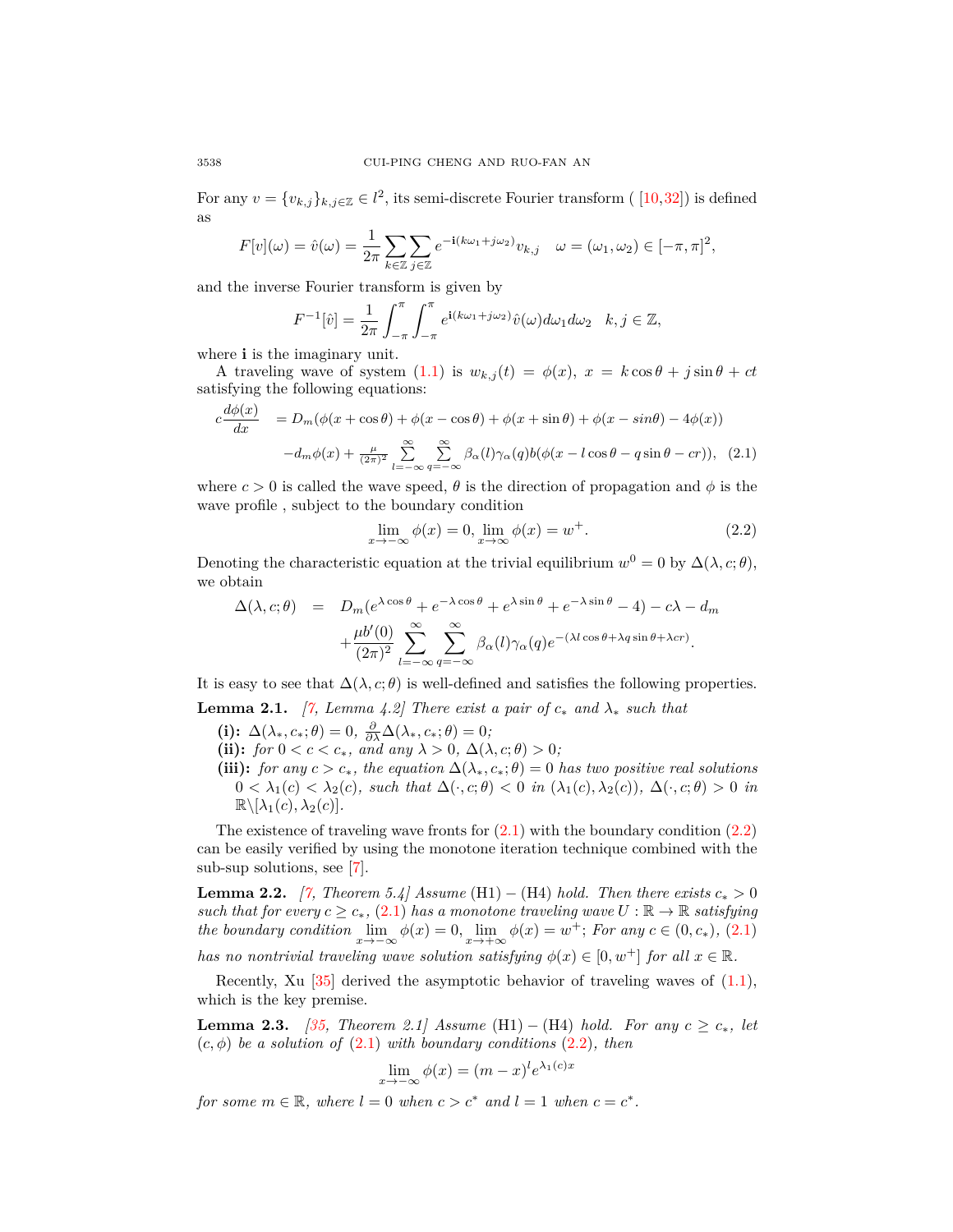Now, define a weight function  $\nu(x)$  as

$$
\nu(x) = e^{-\lambda_*(x - x_*)},\tag{2.3}
$$

*.*

where  $\lambda_*$  is given in Lemma [2.1](#page-3-2) and  $x_* > 0$  is chosen to be sufficiently large such that Eq. $(3.19)$  $(3.19)$  hold.

We now state our main stability result in this paper.

**Theorem 2.4.** *Assume that* (H1) *−* (H4) *hold. For a given traveling wave front*  $\phi(x)$  *of* [\(1.1](#page-0-0)) *with speed*  $c \geq c_*$ *, if the initial data satisfies*  $0 \leq w_{k,j}^0(s) \leq w^+$ *and condition* ([1.3](#page-1-1)) *and the initial perturbation*  $w_{k,j}^0(s) - \phi(k \cos \theta + j \sin \theta + cs) \in$  $C^0$  ([-*r*, 0],  $l^1_{\nu}(\mathbb{Z}^2)$ ) and

$$
\frac{d}{ds} \left( w_{k,j}^0(s) - \phi(k \cos \theta + j \sin \theta + cs) \right) \in L^1 \left( [-r, 0], l_\nu^1(\mathbb{Z}^2) \right),
$$

*then the unique solution*  $w_{k,j}(t)$  *of the corresponding Cauchy problem of* [\(1.1](#page-0-0)) *with the initial value*  $w_{k,j}(s) = w_{k,j}^0(s)$  *exists globally and satisfies* 

$$
0 \le w_{k,j}(t) \le w^+, k, j \in \mathbb{Z}, t \ge 0,
$$

*and*

$$
w_{k,j}(t) - \phi(k\cos\theta + j\sin\theta + ct) \in C^{0}([0, +\infty), l_{\nu}^{1})
$$

*Furthermore, for*  $0 < \kappa \leq 2$ *, when*  $c > c_*$ *, the solution*  $w_{k,j}(t)$  *converges to the traveling wave fronts*  $\phi(k \cos \theta + j \sin \theta + ct)$  *exponentially,* 

$$
\sup_{k,j\in\mathbb{Z}}|w_{k,j}(t)-\phi(k\cos\theta+j\sin\theta+ct)|\leq C_1(1+t)^{-\frac{2}{\kappa}}e^{-\mu_0 t},t\geq 0,
$$

*for some constant*  $\mu_0$ *; when*  $c = c_*$ *, the solution*  $w_{k,j}(t)$  *converges to the traveling*  $wavefronts \phi(k \cos \theta + j \sin \theta + c_*t) \ algebraically,$ 

$$
\sup_{k,j\in\mathbb{Z}}|w_{k,j}(t) - \phi(k\cos\theta + j\sin\theta + c_*t)| \leq C_3(1+t)^{-\frac{2}{\kappa}}, t \geq 0.
$$

3. **Stability.** We first consider the following initial value problem:

<span id="page-4-0"></span>
$$
\begin{cases}\n\frac{dw_{k,j}(t)}{dt} = D_m[w_{k+1,j}(t) + w_{k-1,j}(t) + w_{k,j+1}(t) + w_{k,j-1}(t) - 4w_{k,j}(t)] \\
- d_m w_{k,j}(t) + \frac{\mu}{(2\pi)^2} \sum_{l=-\infty}^{\infty} \sum_{q=-\infty}^{\infty} \beta_{\alpha}(l) \gamma_{\alpha}(q) b(w_{k-l,j-q}(t-r)), \quad (3.1) \\
w_{k,j}(s) = w_{k,j}^0(s) \in C^0 \left( [-r, 0], [0, w^+] \right),\n\end{cases}
$$

where  $k, j \in \mathbb{Z}, t > 0$  and  $s \in [-r, 0]$ . Since our analysis in this paper relies on the comparison principle, we now state the definition of super-sub solutions of  $(1.1)$  $(1.1)$  as follows:

**Definition 3.1.** A sequence of continuous differentiable functions  $\{w_{k,j}(t)\}_{k,j\in\mathbb{Z}}$ ,  $t \in [-r, l), l > 0$  is called supersolution ( subsolution ) of  $(1.1)$  on  $[0, l]$ , if

$$
\frac{dw_{k,j}(t)}{dt} \geq (\leq) \quad D_m[w_{k+1,j}(t) + w_{k-1,j}(t) + w_{k,j+1}(t) + w_{k,j-1}(t) - 4w_{k,j}(t)]
$$

$$
-d_m w_{k,j}(t) + \frac{\mu}{(2\pi)^2} \sum_{l=-\infty}^{\infty} \sum_{q=-\infty}^{\infty} \beta_{\alpha}(l) \gamma_{\alpha}(q) b(w_{k-l,j-q}(t-r)). \quad (3.2)
$$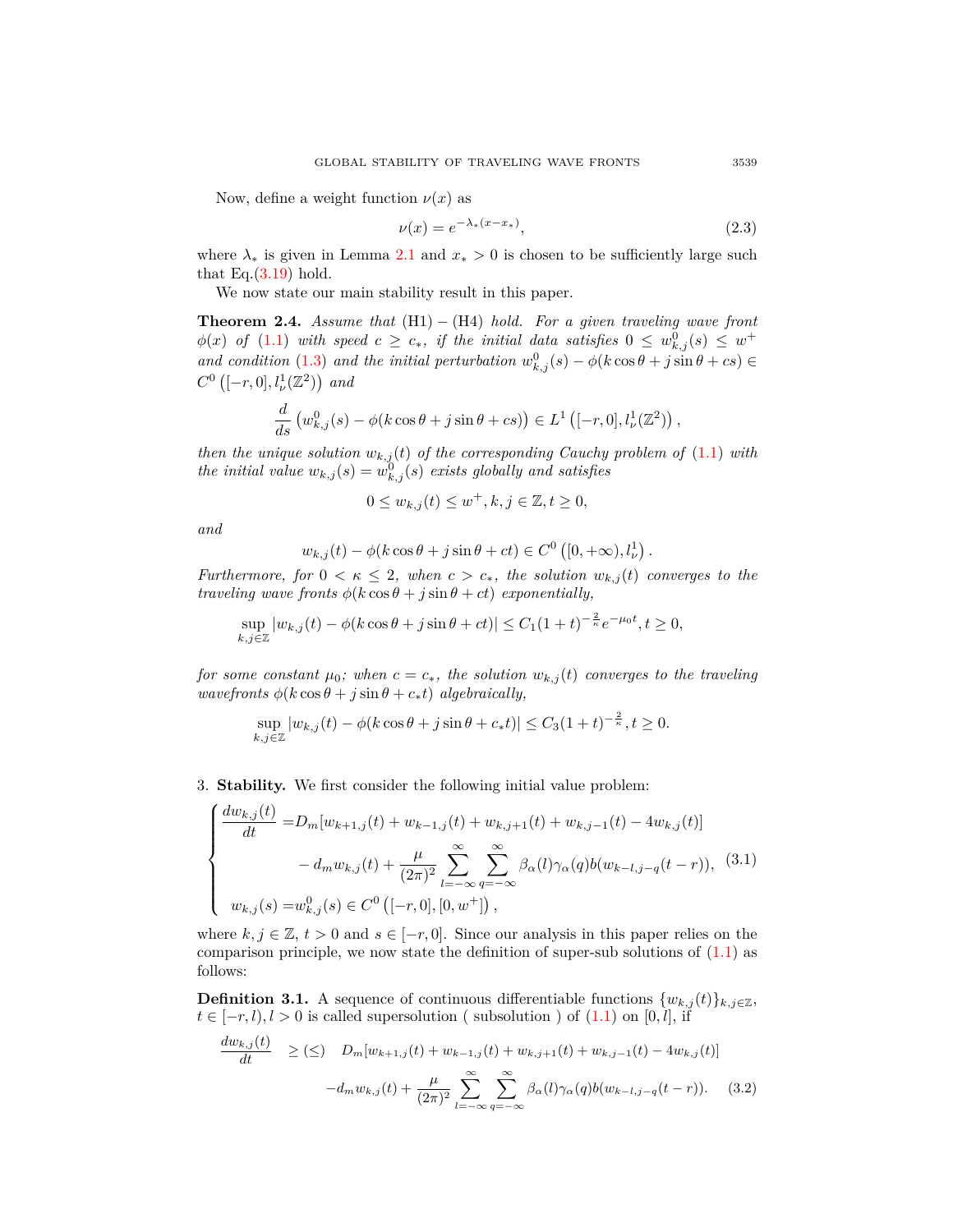<span id="page-5-0"></span>**Theorem 3.2.** *For any given function*

 $W^0 = \{w_{k,j}^0\}_{k,j \in \mathbb{Z}}, \quad w_{k,j}^0 \in C^0 \left( [-r,0], [0,w^+] \right), k, j \in \mathbb{Z}$ 

and  $w_{k,j}^0(s) - \phi(k \cos \theta + j \sin \theta + cs) \in C^0 \left( [-r, 0], l_{\nu}^1(\mathbb{Z}^2) \right)$ , then [\(1.1\)](#page-0-0) has a unique solution  $W(t) = \{w_{k,j}(t)\}_{k,j\in\mathbb{Z}}$  with  $w_{k,j} \in C^0([-r,\infty),[0,w^+])$ , and  $w_{k,j}(t)$  $\phi(k \cos \theta + j \sin \theta + ct) \in C^0([0, +\infty), l^1_{\nu}(\mathbb{Z}))$ . Furthermore, for any pair of supsubsolution  $w_{k,j}^+(t)$  and subsolution  $w_{k,j}^-(t)$  of  $(3.1)$  $(3.1)$  on  $[0,\infty)$  with  $0 \leq w_{k,j}^-(t), w_{k,j}^+(t)$  $\leq w^+, t \in [-r, \infty)$  and  $w_{k,j}^-(s) \leq w_{k,j}^+(s)$ , for  $s \in [-r, 0]$ , there hold  $0 \leq w_{k,j}^-(t) \leq$  $w_{k,j}^+(t) \leq w^+$  *for*  $t \in [0, \infty)$ *.* 

Note that  $(3.1)$  is equivalent to

$$
\begin{cases} w_{k,j}(t) = e^{-\delta t} w_{k,j}(0) + \int_0^t e^{-\delta s} (G_w(s) + H_w(s)) ds, \\ w_{k,j}(t) = w_{k,j}^0(s) \in C^0 \left( [-r, 0], [0, 1] \right), \end{cases}
$$

where  $\delta = 4D_m + d_m$ ,

$$
G_w(s) = D_m \left[ w_{k+1,j}(s) + w_{k-1,j}(s) + w_{k,j+1}(s) + w_{k,j-1}(s) \right],
$$

and

$$
H_w(s) = \frac{\mu}{(2\pi)^2} \sum_{l=-\infty}^{\infty} \sum_{q=-\infty}^{\infty} \beta_{\alpha}(l) \gamma_{\alpha}(q) b(w_{k-l,j-q}(s-r)).
$$

Theorem [3.2](#page-5-0) can be verified using an argument in [\[7](#page-14-2), Theorem 3.1] and [[33,](#page-15-10) Lemma 3.2] and we omit it here.

Let

$$
w_{k,j}^+(s) = \max \left\{ w_{k,j}^0(s), \phi(k \cos \theta + j \sin \theta + cs) \right\},
$$
  

$$
w_{k,j}^-(s) = \min \left\{ w_{k,j}^0(s), \phi(k \cos \theta + j \sin \theta + cs) \right\},
$$

for  $s \in [-r, 0]$  and  $k, j \in \mathbb{Z}$ . It follows that

$$
0 \le w_{k,j}^-(s) \le w_{k,j}^0(s) \le w_{k,j}^+(s) \le w^+, s \in [-r, 0],
$$

and

<span id="page-5-1"></span>
$$
0 \le w_{k,j}^-(s) \le \phi(k\cos\theta + j\sin\theta + cs) \le w_{k,j}^+(s) \le w^+, s \in [-r, 0].\tag{3.3}
$$

Denote  $w_{k,j}^{-}(t)$   $\left(w_{k,j}^{+}(t)\right)$  as the corresponding solutions of Eq.[\(3.1](#page-4-0)) with respect to the above mentioned initial data  $w_{k,j}^-(s)$   $\left(w_{k,j}^+(s)\right)$ , i.e.

<span id="page-5-2"></span>
$$
\begin{cases} \frac{dw_{k,j}^{\pm}(t)}{dt} = D_m[w_{k+1,j}^{\pm}(t) + w_{k-1,j}^{\pm}(t) + w_{k,j+1}^{\pm}(t) + w_{k,j-1}^{\pm}(t) - 4w_{k,j}^{\pm}(t)] \\ - d_m w_{k,j}^{\pm}(t) + \frac{\mu}{(2\pi)^2} \sum_{l=-\infty}^{\infty} \sum_{q=-\infty}^{\infty} \beta_{\alpha}(l) \gamma_{\alpha}(q) b(w_{k-l,j-q}^{\pm}(t-r)), t \ge 0, \\ w_{k,j}^{\pm}(s) = w_{k,j}^{\pm}(s), s \in [-r, 0]. \end{cases}
$$

By the comparison principle, we have

$$
0 \le w_{k,j}^-(t) \le w_{k,j}(t) \le w_{k,j}^+(t) \le w^+, t \ge 0,
$$
  
\n
$$
0 \le w_{k,j}^-(t) \le \phi(k \cos \theta + j \sin \theta + ct) \le w_{k,j}^+(t) \le w^+, t \ge 0.
$$
\n(3.4)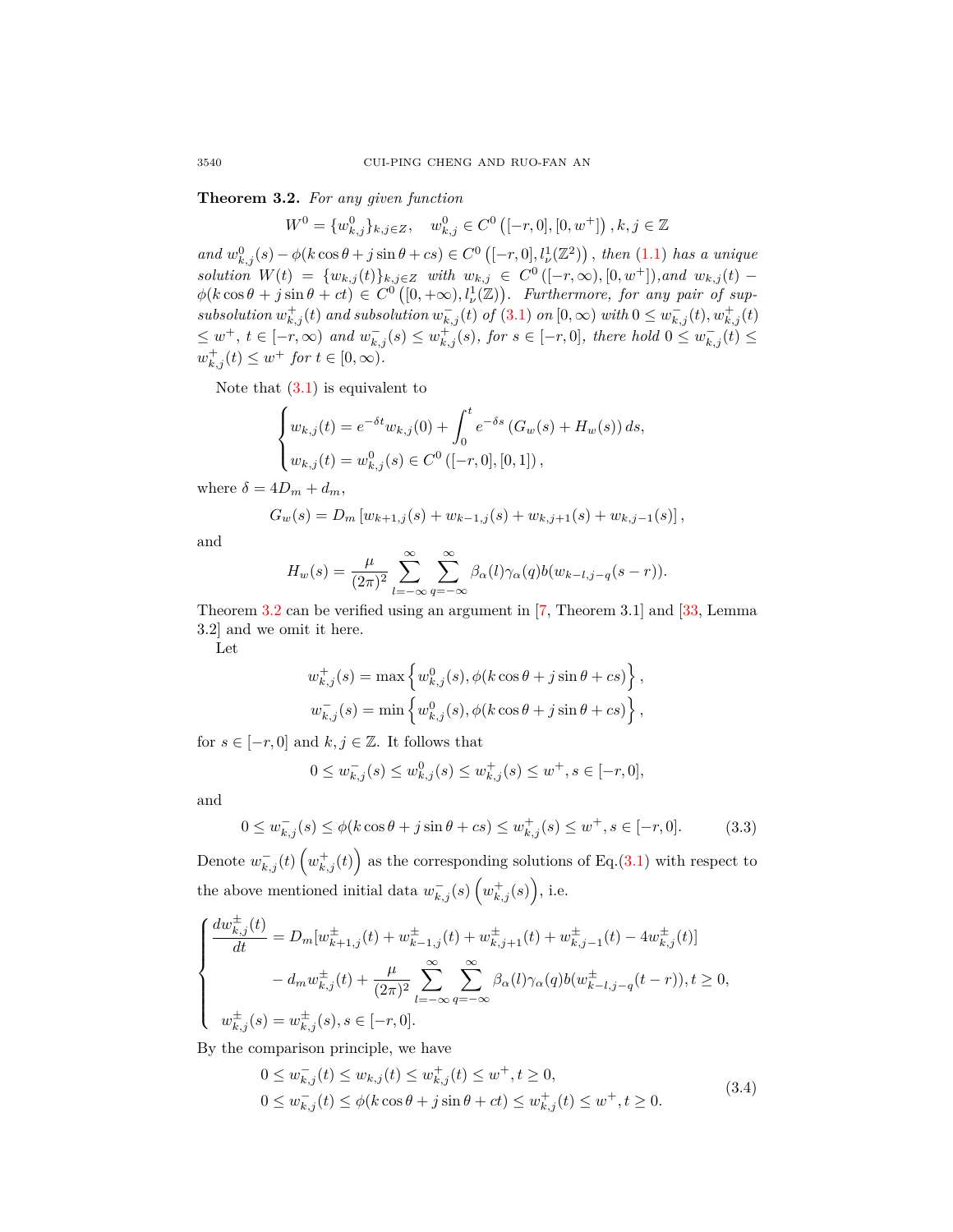Thus

$$
w_{k,j}^-(t) - \phi(x) \le w_{k,j}(t) - \phi(x) \le w_{k,j}^+(t) - \phi(x),\tag{3.5}
$$

where  $x = k \cos \theta + j \sin \theta + ct$ . Now, we can prove the stability of traveling wavefronts in three steps.

**Step 1.** The convergence of  $w_{k,j}^+(t)$  to  $\phi(k\cos\theta + j\sin\theta + ct)$ .

$$
\begin{cases} z_{k,j}(t) = w_{k,j}^+(t) - \phi(k\cos\theta + j\sin\theta + ct), t \ge 0\\ z_{k,j}^0(s) = w_{k,j}^+(s) - \phi(k\cos\theta + j\sin\theta + cs), s \in [-r, 0], \end{cases}
$$
(3.6)

According to ([3.3\)](#page-5-1) and ([3.4\)](#page-5-2), we have  $z_{k,j}^0(s) \geq 0$ , and  $z_{k,j}(t) \geq 0$ . By simple calculation,  $z_{k,j}(t)$  satisfies

$$
\begin{cases}\n\frac{dz_{k,j}(t)}{dt} - D_m[z_{k+1,j}(t) + z_{k-1,j}(t) + z_{k,j+1}(t) + z_{k,j-1}(t) - 4z_{k,j}(t)] + d_m z_{k,j}(t) \\
-\frac{b'(0)\mu}{(2\pi)^2} \sum_{l,q=-\infty}^{\infty} \beta_{\alpha}(l)\gamma_{\alpha}(q)z_{k-l,j-q}(t-r) \\
=\frac{\mu}{(2\pi)^2} \sum_{l,q=-\infty}^{\infty} \beta_{\alpha}(l)\gamma_{\alpha}(q) \left[ b(z_{k-l,j-q}(t-r) + \phi) - b(\phi) - b'(\phi)z_{k-l,j-q}(t-r) \right] \\
+\frac{\mu}{(2\pi)^2} \sum_{l,q=-\infty}^{\infty} \beta_{\alpha}(l)\gamma_{\alpha}(q)[b'(\phi) - b'(0)]z_{k-l,j-q}(t-r) \\
=\frac{\mu}{(2\pi)^2} \sum_{l,q=-\infty}^{\infty} \beta_{\alpha}(l)\gamma_{\alpha}(q)m_{k,j}(t-r) + \frac{\mu}{(2\pi)^2} \sum_{l,q=-\infty}^{\infty} \beta_{\alpha}(l)\gamma_{\alpha}(q)m_{k,j}(t-r), \\
z_{k,j}(s) = z_{k,j}^0(s),\n\end{cases} (3.7)
$$

where

$$
m_{k,j}(t-r) = b(z + \phi) - b(\phi) - b'(\phi)z_{k,j}(t-r),
$$
  
\n
$$
n_{k,j}(t-r) = [b'(\phi) - b'(0)]z_{k,j}(t-r),
$$

with  $\phi = \phi(x - l\cos\theta - q\sin\theta - cr)$ . The properity  $b''(\cdot) \leq 0$  on  $[0, w^+]$  leads to *b*<sup> $'$ </sup>( $\phi$ ) − *b*<sup> $'$ </sup>(0) ≤ 0

and

$$
m_{k,j}(t-r) = b(z+\phi) - b(\phi) - b'(\phi)z_{k,j}(t-r) = \frac{b''(\widetilde{\phi})}{2!}z^2 \le 0,
$$

where  $\widetilde{\phi}$  is some function between  $\phi$  and  $\phi + z$ . Then we get the following inequality,  $dz_i$ ,  $\phi(t)$ 

$$
\frac{dz_{k,j}(t)}{dt} - D_m[z_{k+1,j}(t) + z_{k-1,j}(t) + z_{k,j+1}(t) + z_{k,j-1}(t) - 4z_{k,j}(t)] + d_m z_{k,j}(t) - \frac{b'(0)\mu}{(2\pi)^2} \sum_{l=-\infty}^{\infty} \sum_{q=-\infty}^{\infty} \beta_{\alpha}(l)\gamma_{\alpha}(q)z_{k-l,j-q}(t-r) \le 0.
$$

Let  $\bar{z}_{k,j}(t)$  be the solution of the following equation:

$$
\begin{cases}\n\frac{dz_{k,j}(t)}{dt} - D_m[z_{k+1,j}(t) + z_{k-1,j}(t) + z_{k,j+1}(t) + z_{k,j-1}(t) - 4z_{k,j}(t)] + d_m z_{k,j}(t) \\
-\frac{b'(0)\mu}{(2\pi)^2} \sum_{l=-\infty}^{\infty} \sum_{q=-\infty}^{\infty} \beta_{\alpha}(l)\gamma_{\alpha}(q)z_{k-l,j-q}(t-r) = 0, \\
\bar{z}_{k,j}(s) = z_{k,j}^0(s), s \in [-r, 0].\n\end{cases}
$$
\n(3.8)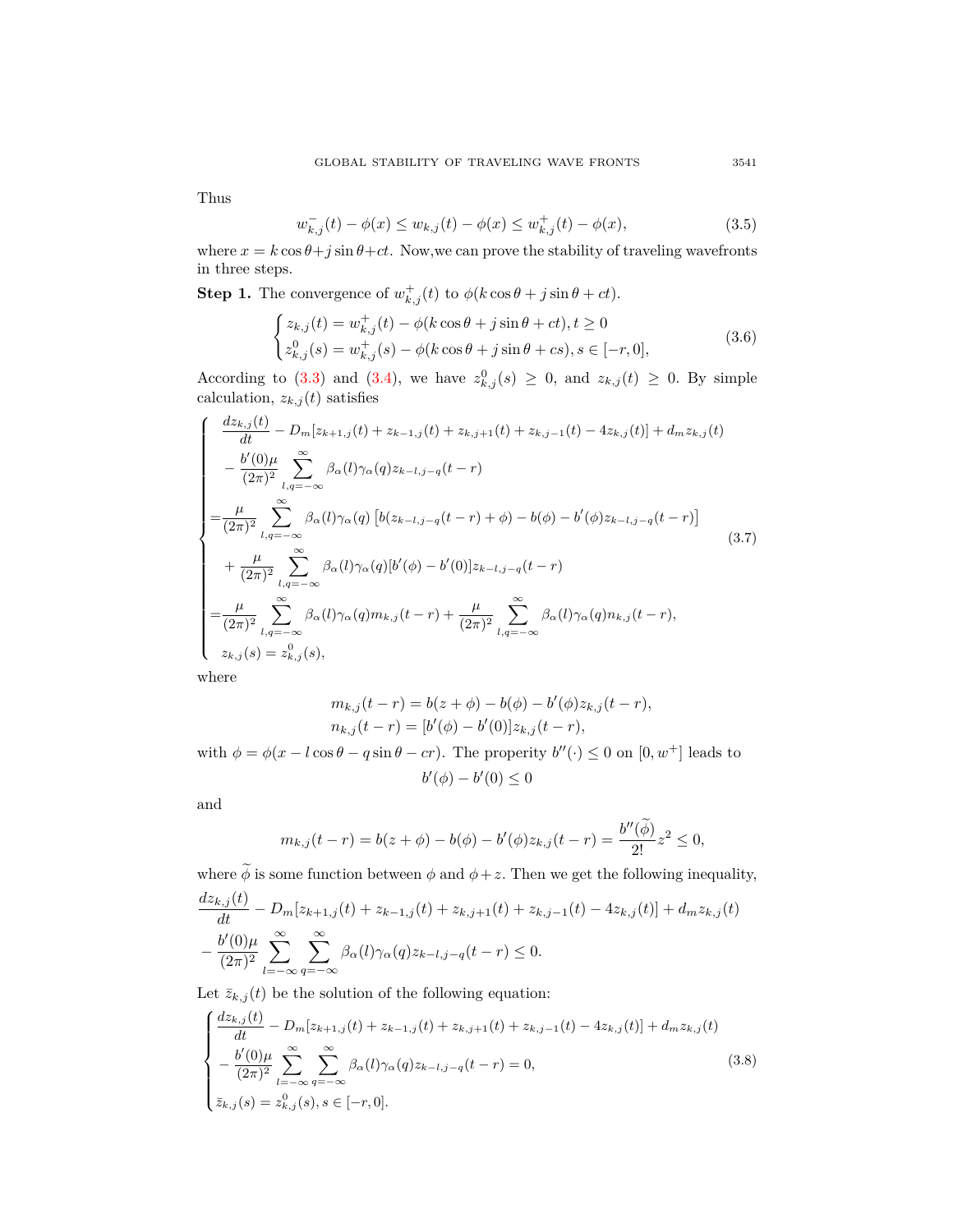Then according to the comparison principle, we have

<span id="page-7-3"></span>
$$
0 \le z_{k,j}(t) \le \bar{z}_{k,j}(t), k, j \in \mathbb{Z}, t > 0.
$$
\n(3.9)

<span id="page-7-0"></span>Let  $z_{k,j}^*(t) := \nu(x)\overline{z}_{k,j}(t)$ , then  $z_{k,j}^*(t)$  satisfies  $\sqrt{ }$  $\begin{array}{c} \end{array}$  $\begin{array}{c} \end{array}$  $dz^*_{k,j}(t)$  $\frac{d}{dt}$  *dt*  $D_m$   $\left[e^{\lambda_* \cos \theta} z_{k+1,j}^*(t) + e^{-\lambda_* \cos \theta} z_{k-1,j}(t)\right]$  $+e^{\lambda_* \sin \theta} z_{k,j+1}^*(t) + e^{-\lambda_* \sin \theta} z_{k,j-1}^*(t) + (c\lambda_* + 4D_m + d_m)z_{k,j}^*(t)$  $=\frac{\mu b'(0)}{(2a)^2}$  $\frac{\mu b'(0)}{(2\pi)^2}$ <sub>2</sub> *l,q*=*−∞*  $\beta_{\alpha}(l)\gamma_{\alpha}(q)e^{-\lambda_{*}(k\cos\theta + l\sin\theta + cr)}z_{k-l,j-q}^{*}(t-r),$  $z_{k,j}^*(s) = e^{-\lambda_*(k \cos \theta + j \sin \theta + cs - x_*)} z_{k,j}^0(s), s \in [-r, 0].$ (3.10)

By Fourier transformation, one has

$$
\mathbf{F}\left[e^{\lambda_* \cos \theta} z_{k+1,j}^*(t)\right] = \frac{1}{2\pi} \sum_{k \in \mathbb{Z}} \sum_{j \in \mathbb{Z}} e^{-i(k\omega_1 + j\omega_2)} e^{\lambda_* \cos \theta} z_{k+1,j}^*(t)
$$
  
\n
$$
= e^{\lambda_* \cos \theta} e^{i\omega_1} \frac{1}{2\pi} \sum_{k \in \mathbb{Z}} \sum_{j \in \mathbb{Z}} e^{-i((k+1)\omega_1 + j\omega_2)} z_{k+1,j}^*(t)
$$
  
\n
$$
= e^{\lambda_* \cos \theta} e^{i\omega_1} \hat{z}^*(t, \omega),
$$

$$
\begin{split} &\mathbf{F}\left[\frac{b'(0)\mu}{(2\pi)^2}\sum_{l,q=-\infty}^{\infty}\beta_{\alpha}(l)\gamma_{\alpha}(q)e^{-\lambda_{*}(l\cos\theta+q\sin\theta+cr)}z_{k-l,j-q}^{*}(t-r)\right]\\ =&\frac{1}{2\pi}\sum_{k\in\mathbb{Z}}\sum_{j\in\mathbb{Z}}e^{-\mathbf{i}(k\omega_{1}+j\omega_{2})}\left[\frac{b'(0)\mu}{(2\pi)^2}\sum_{l=-\infty}^{\infty}\sum_{q=-\infty}^{\infty}\beta_{\alpha}(l)\gamma_{\alpha}(q)e^{-\lambda_{*}(l\cos\theta+q\sin\theta+cr)}z_{k-l,j-q}^{*}(t-r)\right]\\ =&b'(0)\left\{\frac{\mu}{(2\pi)^2}\sum_{l=-\infty}^{\infty}\sum_{q=-\infty}^{\infty}\beta_{\alpha}(l)\gamma_{\alpha}(q)e^{-\lambda_{*}(l\cos\theta+q\sin\theta+cr)}e^{-\mathbf{i}(l\omega_{1}+q\omega_{2})}\right\}\hat{z}^{*}(t-r,\omega), \end{split}
$$

where  $\omega = (\omega_1, \omega_2)$ . Taking the semi-discrete Fourier transform to ([3.10](#page-7-0)), we obtain

<span id="page-7-2"></span>
$$
\begin{cases}\n\frac{d\widehat{z}^*(t,\omega)}{dt} + A(\omega)\widehat{z}^*(t,\omega) = B(\omega)\widehat{z}^*(t-r,\omega),\\ \n\widehat{z}^*(s,\omega) = \widehat{z}_0^*(s,\omega), s \in [-r,0],\n\end{cases}
$$
\n(3.11)

where

$$
A(\omega) = c\lambda_{*} + 4D_{m} + d_{m} - D_{m} \left[ e^{\lambda_{*} \cos \theta} e^{i\omega_{1}} + e^{-\lambda_{*} \cos \theta} e^{-i\omega_{1}} + e^{\lambda_{*} \sin \theta} e^{i\omega_{2}} + e^{-\lambda_{*} \sin \theta} e^{-i\omega_{2}} \right],
$$
  
\n
$$
B(\omega) = b'(0) \left\{ \frac{\mu}{(2\pi)^{2}} \sum_{l=-\infty}^{\infty} \sum_{q=-\infty}^{\infty} \beta_{\alpha}(l) \gamma_{\alpha}(q) e^{-\lambda_{*}(l \cos \theta + q \sin \theta + cr)} e^{-i(l\omega_{1} + q\omega_{2})} \right\},
$$
  
\n
$$
\hat{z}_{0}^{*}(s, \omega) = \frac{1}{2\pi} \sum_{k \in \mathbb{Z}} \sum_{j \in \mathbb{Z}} e^{-i(k\omega_{1} + j\omega_{2})} e^{-\lambda_{*}(k \cos \theta + j \sin \theta + cs - x_{*})} z_{k,j}^{0}(s).
$$

<span id="page-7-1"></span>In order to obtain the decay estimates of  $z_{k,j}^*(t)$ , we need the following lemma. **Lemma 3.3.** Let  $x(t)$  be the solution to the following scalar differential equations *with delay*

$$
\begin{cases} \frac{dx(t)}{dt} + k_1 x(t) = k_2 x(t-r), t > 0, r > 0, \\ x(s) = x_0(s), s \in [-r, 0]. \end{cases}
$$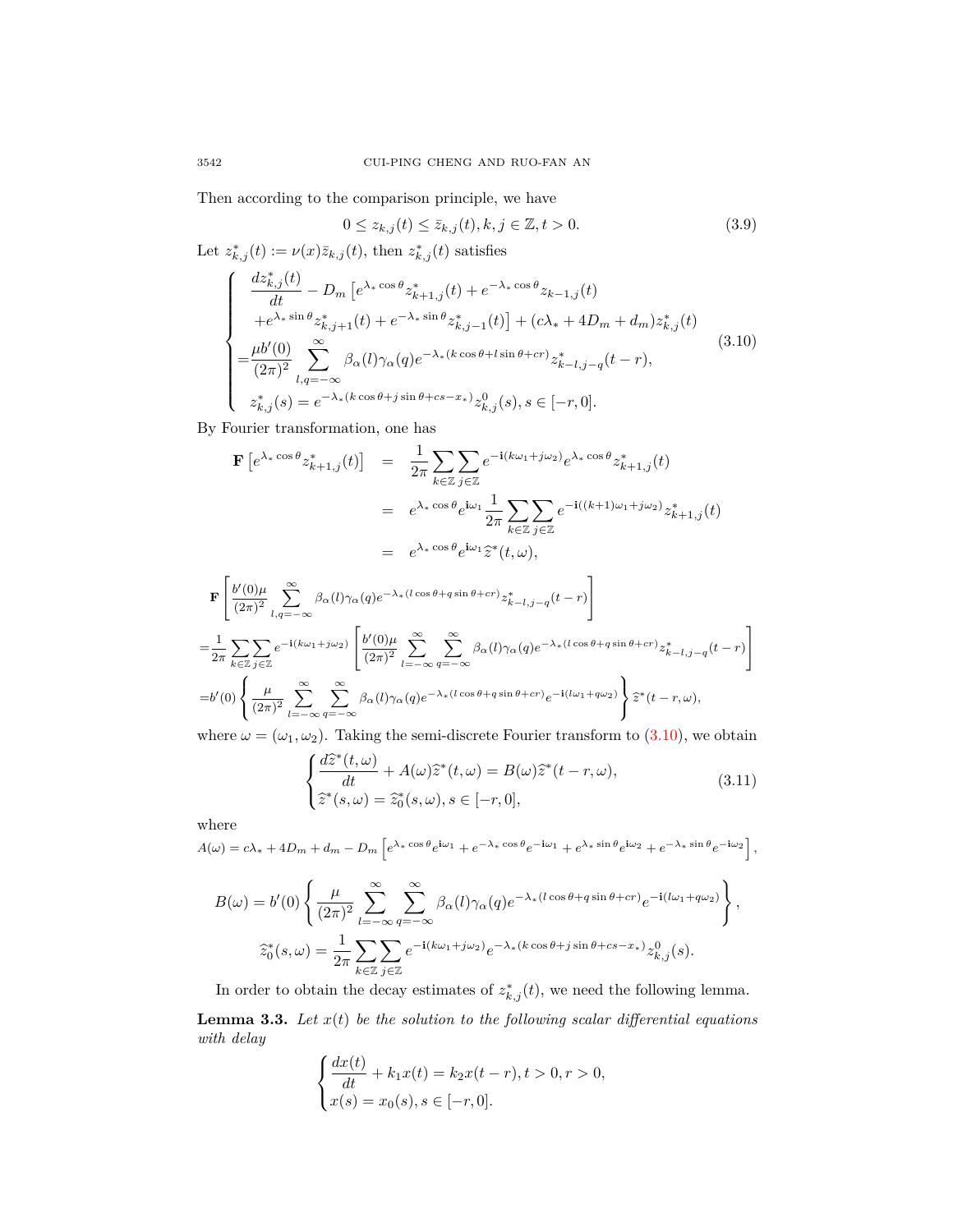*Then*

$$
x(t) = e^{-k_1(t+r)} e_r^{k_3 t} x_0(-r) + \int_{-r}^0 e^{-k_1(t-s)} e_r^{k_3(t-r-s)} \left[ z'_0(s) + k_1 z_0(s) \right] ds,
$$

*where*  $k_3 = k_2 e^{k_1 r}$  *and*  $e^{k_3 t}$  *is the so called delayed exponential function in the form* 

$$
e_r^{k_3 t} = \begin{cases} 0, & -\infty < t < -r, \\ 1, & -r \le t < 0, \\ 1 + k_3 \frac{t}{1!}, & 0 \le t < r, \\ 1 + k_3 \frac{t}{1!} + k_3^2 \frac{(t-r)^2}{2!}, & r \le t < 2r, \\ \vdots & & \vdots \\ 1 + k_3 \frac{t}{1!} + k_3^2 \frac{(t-r)^2}{2!} + \dots + k_3^m \left[ \frac{t - (m-1)r}{m!} \right]^m, & (m-1)r \le t < mr, \\ \vdots & & \vdots \end{cases}
$$

and  $e_r^{k_3t}$  is a solution to the following linear homogeneous equation with pure delay

$$
\begin{cases}\n\frac{d}{dt}x(t) = k_3x(t-r), & t \ge 0, \\
x(s) \equiv 1, & s \in [-r, 0].\n\end{cases}
$$

Furthermore, it is pointed in [[36\]](#page-15-11) that when  $k_1 \geq k_2 \geq 0$ , there exists a constant  $\epsilon_1 = \epsilon_1(r)$  with  $0 < \epsilon_1 < 1$  for  $r > 0$ , and  $\epsilon_1 = 1$  for  $r = 0$ , and  $\epsilon_1 = \epsilon_1(r) \rightarrow 0^+$  as  $r \rightarrow +\infty$ , such that

<span id="page-8-1"></span>
$$
e^{-k_1 t} e_r^{k_3 t} \le C e^{-\epsilon_1 (k_1 - k_2)t}, t > 0.
$$
\n(3.12)

In view of Lemma  $3.3$ , the solution of  $(3.11)$  $(3.11)$  can be given as follows:

<span id="page-8-0"></span>
$$
\hat{z}^*(t,\omega) = e^{-A(\omega)(t+r)} e_r^{\mathfrak{B}(\omega)t} \hat{z}_0^*(-r,\omega) \n+ \int_{-r}^0 e^{-A(\omega)(t-s)} e_r^{\mathfrak{B}(\omega)(t-r-s)} \left[ \partial_s \hat{z}_0^*(s,\omega) + A(\omega) \hat{z}_0^*(s,\omega) \right] ds, (3.13)
$$

where  $\mathfrak{B}(\omega) = \mathbf{B}e^{\mathbf{A}(\omega)r}$ . Applying the inverse Fourier transform to [\(3.13\)](#page-8-0), we obtain

$$
z_{k,j}^*(t) = \frac{1}{2\pi} \int_{-\pi}^{\pi} \int_{-\pi}^{\pi} e^{i(k\omega_1 + j\omega_2)} e^{-A(\omega)(t+r)} e_r^{\mathfrak{B}(\omega)t} \tilde{z}_0^*(-r, \omega) d\omega_1 d\omega_2
$$
  
+ 
$$
\frac{1}{2\pi} \int_{-\pi}^{\pi} \int_{-\pi}^{\pi} \int_{-r}^0 e^{i(k\omega_1 + j\omega_2)} e^{-A(\omega)(t-s)} e_r^{\mathfrak{B}(\omega)(t-r-s)} \left[\partial_s \tilde{z}_0^*(s, \omega) + A(\omega) \tilde{z}_0^*(s, \omega)\right] ds d\omega_1 d\omega_2,
$$
(3.14)

Let

$$
P_{k,j}(t) = \frac{1}{2\pi} \int_{-\pi}^{\pi} \int_{-\pi}^{\pi} e^{i(k\omega_1 + j\omega_2)} e^{-A(\omega)(t+r)} e_r^{\mathfrak{B}(\omega)t} \widehat{z}_0^*(-r, \omega) d\omega_1 d\omega_2,
$$

and

$$
Q_{k,j}(t)
$$
  
=  $\frac{1}{2\pi} \int_{-\pi}^{\pi} \int_{-\pi}^{0} e^{i(k\omega_1 + j\omega_2)} e^{-A(\omega)(t-s)} e^{\mathfrak{B}(\omega)(t-r-s)} [\partial_s \tilde{z}_0^*(s,\omega) + A(\omega)\tilde{z}_0^*(s,\omega)] ds d\omega_1 d\omega_2.$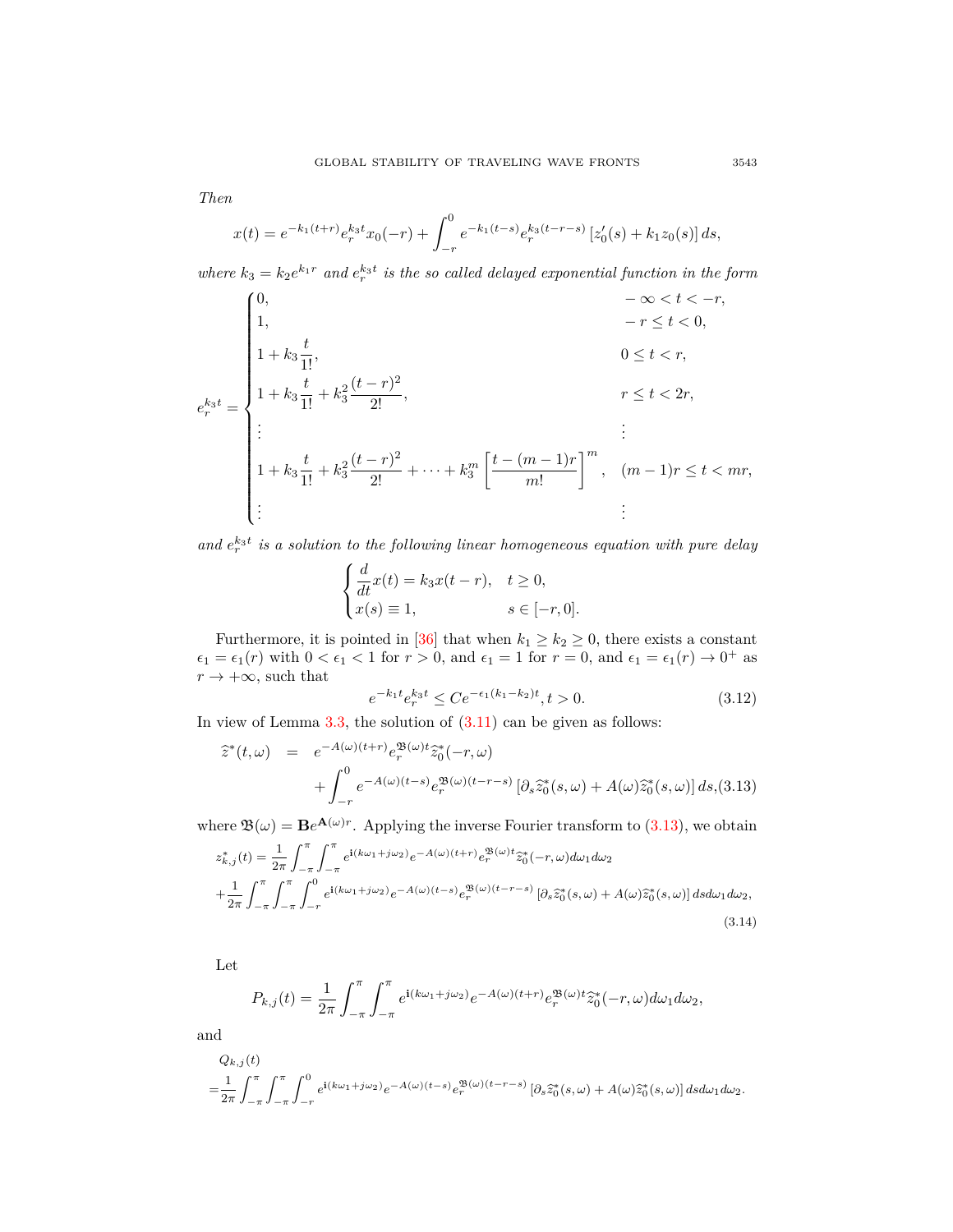we first give an estimate of  $P_{k,j}(t)$  in  $l^{\infty}(\mathbb{Z}^2)$ ,

$$
||P_{k,j}(t)|| \leq \frac{1}{2\pi} \int_{-\pi}^{\pi} \int_{-\pi}^{\pi} \left\| e^{-\mathbf{A}(\omega)(t+r)} \right\| \left\| e_r^{\mathfrak{B}(\omega)t} \right\| |\hat{z}_0^*(-r,\omega)| d\omega_1 d\omega_2.
$$
 (3.15)

For the estimation of *∥e <sup>−</sup>***A**(*ξ*)*t∥*,one has

$$
\|e^{-A(\omega)t}\|
$$
\n
$$
= e^{-c_1t} \left| \exp \left\{ D_m t \left( e^{\lambda_* \cos \theta} e^{i\omega_1} + e^{-\lambda_* \cos \theta} e^{-i\omega_1} + e^{\lambda_* \sin \theta} e^{i\omega_2} + e^{-\lambda_* \sin \theta} e^{-i\omega_2} \right) \right\} \right|
$$
\n
$$
= e^{-c_1t} \exp \left\{ D_m t \left[ \cos(\omega_1) \left( e^{\lambda_* \cos \theta} + e^{-\lambda_* \cos \theta} \right) + \cos(\omega_2) \left( e^{\lambda_* \sin \theta} + e^{-\lambda_* \sin \theta} \right) \right] \right\}
$$
\n
$$
= e^{-k_0t} \exp \left\{ -D_m t \left[ \left( e^{\lambda_* \cos \theta} + e^{-\lambda_* \cos \theta} \right) (1 - \cos \omega_1) + \left( e^{\lambda_* \sin \theta} + e^{-\lambda_* \sin \theta} \right) (1 - \cos \omega_2) \right] \right\}
$$
\n
$$
= e^{-k_1 t},
$$

where

$$
c_1 = c\lambda_* + 4D_m + d_m,
$$
  
\n
$$
k_0 = c_1 - D_m \left[ e^{\lambda_* \cos \theta} + e^{-\lambda_* \cos \theta} + e^{\lambda_* \sin \theta} + e^{-\lambda_* \sin \theta} \right],
$$

and

 $k_1 = k_0 + D_m \left[ \left( e^{\lambda_* \cos \theta} + e^{-\lambda_* \cos \theta} \right) (1 - \cos \omega_1) + \left( e^{\lambda_* \sin \theta} + e^{-\lambda_* \sin \theta} \right) (1 - \cos \omega_2) \right]$ Meanwhile, due to

$$
B(\omega) = b'(0) \left\{ \frac{\mu}{(2\pi)^2} \sum_{l,q=-\infty}^{\infty} \beta_{\alpha}(l) \gamma_{\alpha}(q) e^{-\lambda_{*}(l\cos\theta + q\sin\theta + cr)} e^{-i(l\omega_{1} + q\omega_{2})} \right\}
$$

$$
|B(\omega)| \leq \frac{\mu b'(0)}{(2\pi)^2} \sum_{l,q=-\infty}^{\infty} \beta_{\alpha}(l) \gamma_{\alpha}(q) e^{-\lambda_{*}(l\cos\theta + q\sin\theta + cr)} := k_{2}
$$

$$
||\mathfrak{B}(\omega)|| \leq |Be^{A(\omega)r}| \leq k_{2} e^{k_{1}r} := k_{3},
$$

we have

$$
|e^{\mathfrak{B}(\omega)t}_r|\leq e^{{k_3}t}_r.
$$

Then

<span id="page-9-0"></span>
$$
|P_{k,j}(t)| \le \frac{1}{2\pi} \int_{-\pi}^{\pi} \int_{-\pi}^{\pi} e^{-k_1(t+r)} e_r^{k_3 t} |\hat{z}_0^*(-r,\omega)| d\omega_1 d\omega_2.
$$
 (3.16)

Since when  $c \geq c_*$ ,

$$
k_1 = k_0 + D_m \left[ \left( e^{\lambda_* \cos \theta} + e^{-\lambda_* \cos \theta} \right) (1 - \cos \omega_1) + \left( e^{\lambda_* \sin \theta} + e^{-\lambda_* \sin \theta} \right) (1 - \cos \omega_2) \right]
$$
  
\n
$$
= c\lambda_* + d_m - D_m \left[ e^{\lambda_* \cos \theta} + e^{-\lambda_* \cos \theta} + e^{\lambda_* \sin \theta} + e^{-\lambda_* \sin \theta} - 4 \right]
$$
  
\n
$$
+ D_m \left[ \left( e^{\lambda_* \cos \theta} + e^{-\lambda_* \cos \theta} \right) (1 - \cos \omega_1) + \left( e^{\lambda_* \sin \theta} + e^{-\lambda_* \sin \theta} \right) (1 - \cos \omega_2) \right]
$$
  
\n
$$
\geq \frac{\mu b'(0)}{(2\pi)^2} \sum_{l=-\infty}^{\infty} \sum_{q=-\infty}^{\infty} \beta_{\alpha}(l) \gamma_{\alpha}(q) e^{-\lambda_* (l \cos \theta + q \sin \theta + cr)} = k_2,
$$
  
\n(2.19) and (2.16) imply that

 $(3.12)$  $(3.12)$  $(3.12)$  and  $(3.16)$  $(3.16)$  $(3.16)$  imply that

$$
|P_{k,j}(t)| \le \frac{C}{2\pi} \int_{-\pi}^{\pi} \int_{-\pi}^{\pi} e^{-\epsilon_1(k_1 - k_2)t} |\hat{z}_0^*(-r, \omega)| d\omega_1 d\omega_2, \tag{3.17}
$$

for a constant  $0 < \epsilon_1 < 1$ .

Since  $\frac{e^x + e^{-x}}{2} \ge 1$  for all  $x \in \mathbb{R}$ , we obtain

$$
\exp\left\{-D_m t \left[\left(e^{\lambda_\ast \cos \theta} + e^{-\lambda_\ast \cos \theta}\right)\left(1 - \cos \omega_1\right) + \left(e^{\lambda_\ast \sin \theta} + e^{-\lambda_\ast \sin \theta}\right)\left(1 - \cos \omega_2\right)\right]\right\}
$$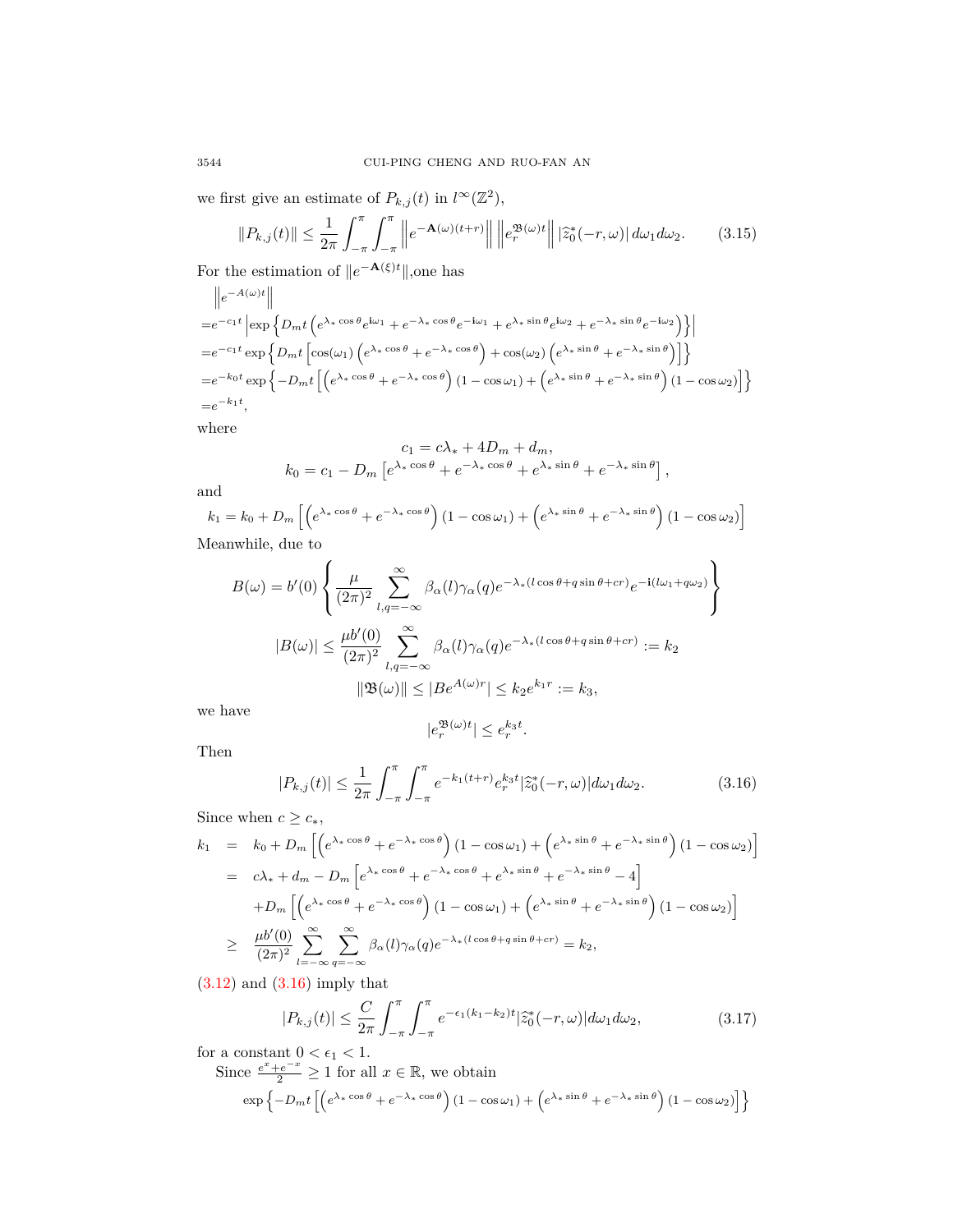$$
\leq \exp\{-2D_m t(1-\cos\omega_1)\}\exp\{-2D_m t(1-\cos\omega_2)\}\
$$
  
= 
$$
\exp\{-2D_m t[1-(\cos\omega_1+\mathbf{i}\sin\omega_1)]\}\exp\{-2D_m t[1-(\cos\omega_2+\mathbf{i}\sin\omega_2)]\}\
$$
  
= 
$$
\exp\left\{D_m t\left[e^{\mathbf{i}\omega_1}+e^{-\mathbf{i}\omega_2}+e^{\mathbf{i}\omega_2}+e^{-\mathbf{i}\omega_2}-4\right]\right\}.
$$

According to Taylor series expansion

$$
e^{\mathbf{i}\xi} = 1 + \mathbf{i}\xi - \frac{\xi^2}{2!} - \frac{\mathbf{i}\xi^3}{3} + \frac{\xi^4}{4!} - \cdots,
$$
  

$$
e^{\mathbf{i}\xi} + e^{-\mathbf{i}\xi} = 2\left(1 - \frac{\xi^2}{2!} + \frac{\xi^4}{4!} - \cdots\right).
$$

It follows that

$$
\frac{e^{-\textbf{i}\xi}+e^{\textbf{i}\xi}}{2}\leq 1-M|\xi|^{\kappa}+|\xi|^{\kappa}h(\xi),
$$

where  $0 < \kappa \leq 2$ , *h* is bounded and  $h(\xi) \to 0$  as  $\xi \to 0$ . Hence, there exist  $0 < M_1 < M$  and  $a_0 > 0$  such that

$$
\frac{e^{-i\xi} + e^{i\xi}}{2} \le 1 - M_1 |\xi|^\kappa, \text{ for } |\xi| \le a_0,
$$

and  $0 < \delta < 1$  such that

$$
\frac{e^{-i\xi} + e^{i\xi}}{2} = \cos \xi \le 1 - \delta, \text{ for } |\xi| > a_0.
$$

Let 
$$
E_{a_0} = \{\xi \in [-\pi, \pi], |\xi| > a_0\}
$$
. Then one has  
\n
$$
\int_{-\pi}^{\pi} \int_{-\pi}^{\pi} \exp\left\{-\epsilon_1 D_m \left[4 - \left(e^{-i\omega_1} + e^{i\omega_1} + e^{-i\omega_2} + e^{i\omega_2}\right)\right]t\right\} |\hat{z}_0^*(-r, \omega)| d\omega_1 d\omega_2
$$
\n
$$
\leq ||\hat{z}_0^*(-r, \omega)||_{L^{\infty}([- \pi, \pi]^2)} \times
$$
\n
$$
\int_{-\pi}^{\pi} \exp\left\{-\epsilon_1 D_m \left[2 - \left(e^{-i\omega_2} + e^{i\omega_2}\right)\right]\right\} d\omega_2 \int_{-\pi}^{\pi} \exp\left\{-\epsilon_1 D_m \left[2 - \left(e^{-i\omega_1} + e^{i\omega_1}\right)\right]\right\} d\omega_1
$$
\n
$$
= ||\hat{z}_0^*(-r, \omega)||_{L^{\infty}([- \pi, \pi]^2)} \left(\int_{-\pi}^{\pi} \exp\left\{-\epsilon_1 D_m \left[2 - \left(e^{-i\xi} + e^{i\xi}\right)\right]\right\} d\xi\right)^2
$$
\n
$$
\leq ||\hat{z}_0^*(-r, \omega)||_{L^{\infty}([- \pi, \pi]^2)} \left(\int_{|\xi| < a_0} e^{-2\epsilon_1 D_m M_1 |\xi|^{\kappa} t} d\xi + \int_{\xi \in E_{a_0}} e^{-2\epsilon_1 D_m \delta t} d\xi\right)^2
$$
\n
$$
\leq ||\hat{z}_0^*(-r, \omega)||_{L^{\infty}([- \pi, \pi]^2)} \left(\int_{|\xi| < a_0} e^{-2\epsilon_1 D_m M_1 |\xi|^{\kappa} t} d\xi + e^{-2\epsilon_1 D_m \delta t} m(E_{a_0})\right)^2, \tag{3.18}
$$

where  $m(E_{a_0})$  is the measure of  $E_{a_0}$ .

By changing variables  $\sigma = \xi t^{\frac{1}{\kappa}}$ , one has

$$
\int_{|\xi|\n
$$
\leq t^{-\frac{1}{\kappa}} \int_{|\sigma| \leq a_0 t^{\frac{1}{\kappa}}} e^{-\epsilon_1 D_m M_1 |\sigma|^\kappa} d\sigma + e^{-\epsilon_1 D_m \delta t} m(E_{a_0})
$$
\n
$$
\leq Ct^{-\frac{1}{\kappa}},
$$
$$

for some constant  $C > 0$ . Then

$$
\leq \frac{C}{2\pi}e^{-\epsilon_1(k_0-k_2)t} \times
$$
  

$$
\int_{-\pi}^{\pi}\int_{-\pi}^{\pi}\exp\left\{-\epsilon_1D_m\left[4-\left(e^{-i\omega_1}+e^{i\omega_1}+e^{-i\omega_2}+e^{i\omega_2}\right)\right]t\right\}\vert \tilde{z}_0^*(-r,\omega)\vert d\omega_1 d\omega_2
$$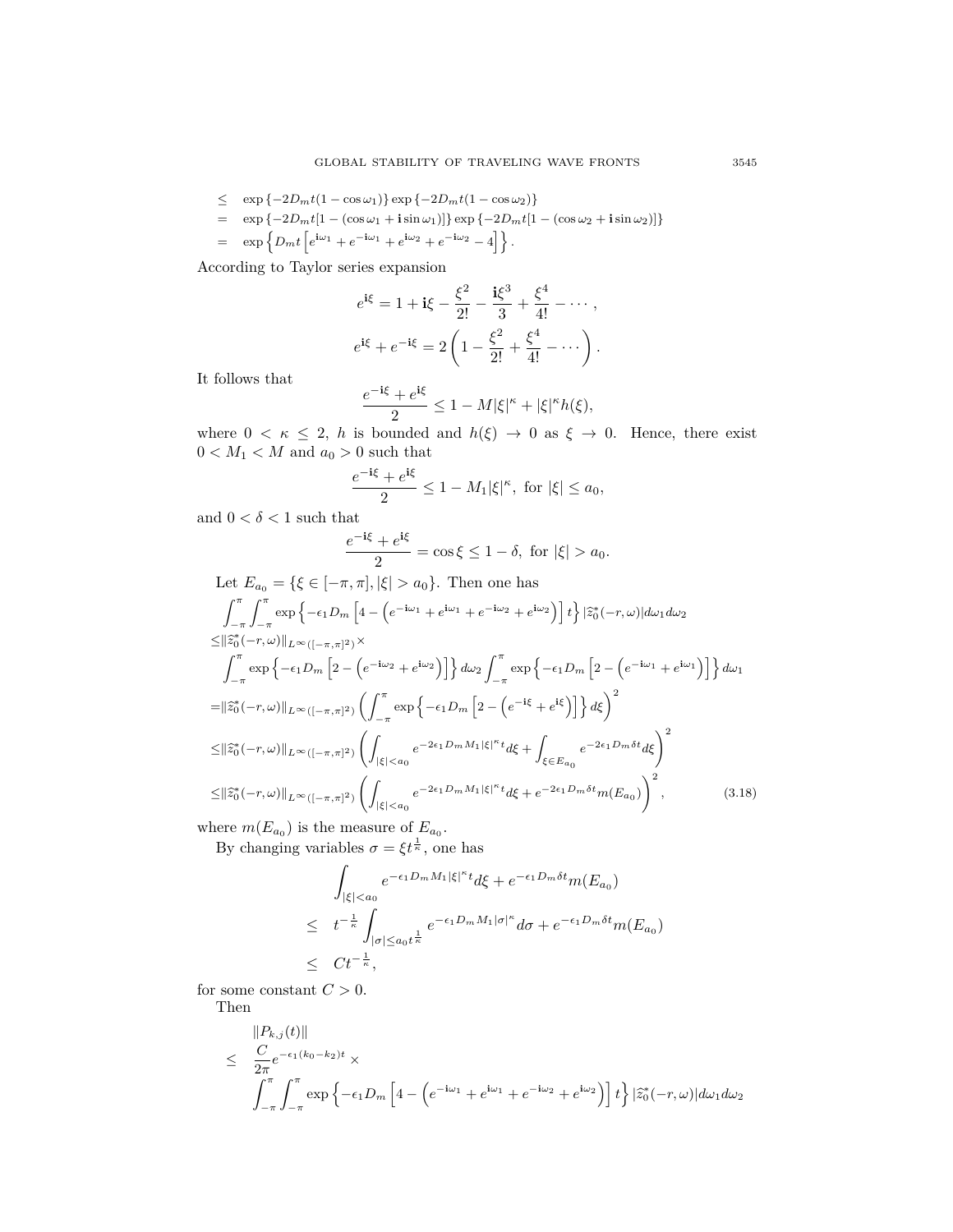$$
\leq C \|\tilde{z}_0^*(-r,\omega)\|_{L^{\infty}([-\pi,\pi]^2)} t^{-\frac{2}{\kappa}} e^{-\epsilon_1(k_0-k_2)t}
$$
  

$$
\leq C \|z_{k,j}^*(-r)\|_{l^1(\mathbb{Z}^2)} t^{-\frac{2}{\kappa}} e^{-\epsilon_1(k_0-k_2)t}.
$$

Since  $P_{k,j}(t)$  has no singularity for *t* near zero, the term  $t^{\frac{2}{\kappa}}$  can be replaced by  $(1+t)^{\frac{2}{\kappa}},$  we get

$$
||P_{k,j}(t)|| \leq C ||z_{k,j}^*(-r)||_{l^1(\mathbb{Z})} (1+t)^{-\frac{2}{\kappa}} e^{-\epsilon_1(k_0-k_2)t}.
$$

The following inequality can be obtained similarly

$$
\|Q_{k,j}(t)\| \n\leq \frac{1}{2\pi}\int_{-r}^{0}\int_{-\pi}^{\pi}\int_{-\pi}^{\pi}\left|e^{-A(\omega)(t-s)}\right|\left|e_{r}^{B(\omega)(t-r-s)}\right||\partial_{s}\hat{z}_{0}^{*}(s,\omega)+A(\omega)\hat{z}_{0}^{*}(s,\omega)| d\omega_{1}d\omega_{2}ds \n\leq C\int_{-r}^{0}\left(\|z_{k,j}^{*}(s)\|_{l^{1}(\mathbb{Z})}+\left\|\frac{d}{ds}z_{k,j}^{*}(s)\right\|_{l^{1}(\mathbb{Z})}\right)ds(1+t)^{-\frac{2}{\kappa}}e^{-\epsilon_{1}(k_{0}-k_{2})t}.
$$

Consequently, we get the following decay estimate

$$
||z_{k,j}^*(t)||_{l^{\infty}(\mathbb{Z})} \leq C(1+t)^{-\frac{2}{\kappa}}e^{-\epsilon_1(k_0-k_2)t}.
$$

When  $c > c_*$ , one has  $k_0 > k_2$ . It then follows that

$$
||z_{k,j}^*(t)||_{l^{\infty}(\mathbb{Z})} \leq C(1+t)^{-\frac{2}{\kappa}}e^{-\epsilon_1\mu_1 t},
$$

where  $\mu_1 = k_0 - k_2 > 0$ .

When  $c = c_*$ , we have

$$
||z_{k,j}^*(t)||_{l^{\infty}(\mathbb{Z})} \leq C(1+t)^{-\frac{2}{\kappa}},
$$

due to  $k_0 = k_2$ .

According to ([3.9](#page-7-3)),

$$
z_{k,j}(t) \le \bar{z}_{k,j}(t) = e^{\lambda_*(k\cos\theta + j\sin\theta + ct - x_*)} z_{k,j}^*(t),
$$

let  $H = \{k, j \in \mathbb{Z}, k \cos \theta + j \sin \theta < x_* - ct\}$ . If  $k, j \in H$ , then  $e^{\lambda_*(k + ct - \xi_*)} \leq 1$ . Thus, the following decay for  $z_{k,j}(t)$  is clear.

<span id="page-11-0"></span>**Lemma 3.4.** *For any*  $r > 0$ *, it holds that* 

(i): *when*  $c > c_*$ *, then* 

$$
||z_{k,j}(t)||_{l^{\infty}(H)} \leq C(1+t)^{-\frac{2}{\kappa}}e^{-\epsilon_1\mu_1 t}
$$

*for some*  $\mu_1 > 0$ *;* (ii): *when*  $c = c_*$ *, then* 

$$
||z_{k,j}(t)||_{l^{\infty}(H)} \leq C(1+t)^{-\frac{2}{\kappa}}.
$$

Next we will prove  $z_{k,j}(t)$  decay exponentially for  $(k, j) \in \mathbb{Z}^2 \backslash H$ .

<span id="page-11-1"></span>**Lemma 3.5.** *For*  $r > 0$ *, it holds that* 

**(i):** *when*  $c > c_*$ *, then* 

$$
||z_{k,j}(t)||_{l^{\infty}(\mathbb{Z}^2 \setminus H)} \leq C(1+t)^{-\frac{2}{\kappa}} e^{-\mu_2 t},
$$

*where*  $\mu_2$  *is a constant and satisfies* 

 $0 < \mu_2 < \min \{d_m - \mu b'(w^+), \epsilon_1 \mu_1\};$ 

(ii): *when*  $c = c_*$ *, then* 

$$
||z_{k,j}(t)||_{l^{\infty}(\mathbb{Z}^2 \setminus H)} \leq C(1+t)^{-\frac{2}{\kappa}}.
$$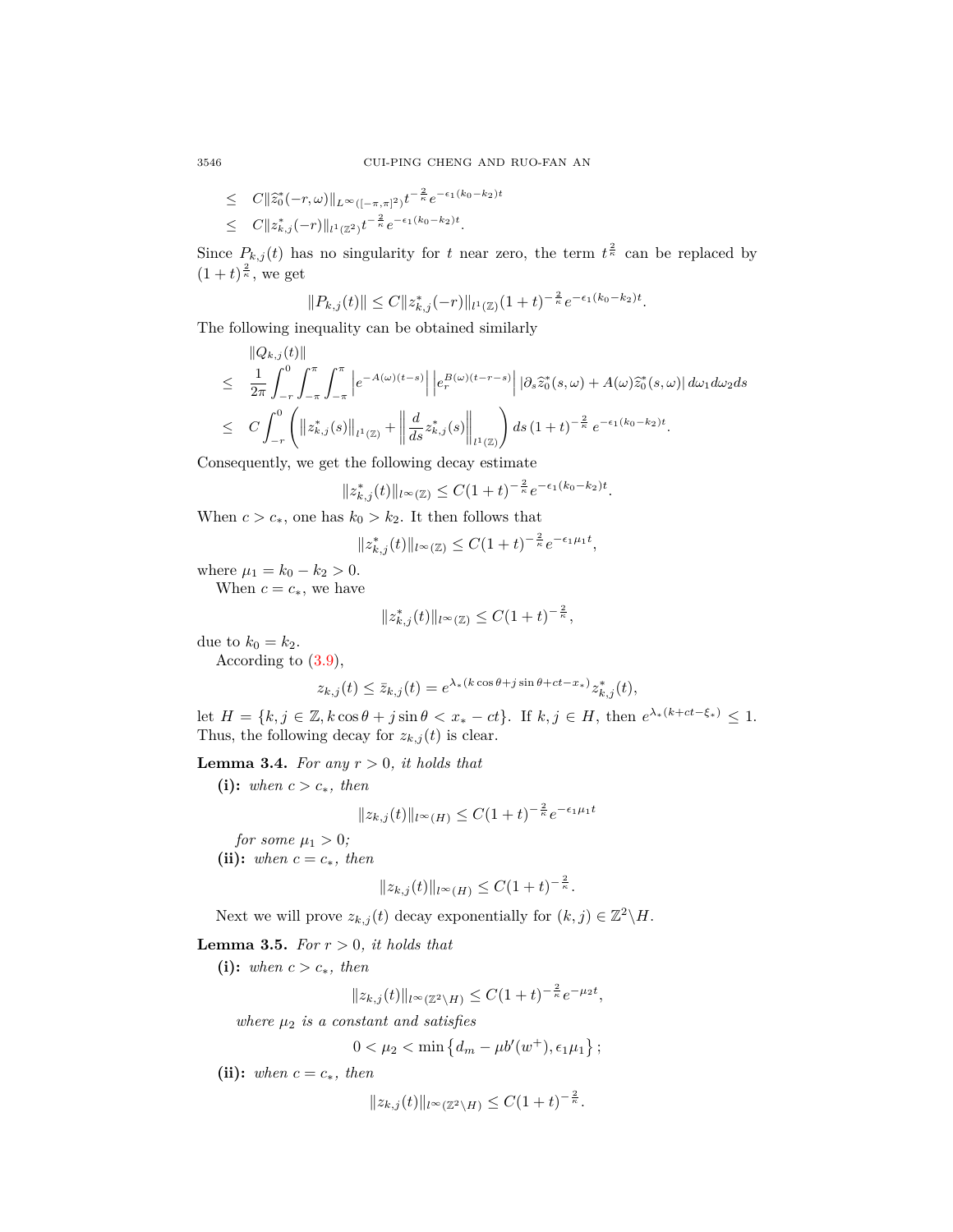*Proof.* Let  $z_{k,j}(t) = w_{k,j}^+(t) - \phi(k \cos \theta + j \sin \theta + ct)$ , we have

$$
\frac{dz_{k,j}(t)}{dt} - D_m[z_{k+1,j}(t) + z_{k-1,j}(t) + z_{k,j+1}(t) + z_{k,j-1}(t) - 4z_{k,j}(t)] + d_m z_{k,j}(t)
$$
\n
$$
= \frac{\mu}{(2\pi)^2} \sum_{l=-\infty}^{\infty} \sum_{q=-\infty}^{\infty} \beta_{\alpha}(l) \gamma_{\alpha}(q) (b(\phi + z) - b(\phi)).
$$

Since  $b''(\cdot) \leq 0$ , we have

$$
b(\phi + z) - b(\phi) = b'(\phi)z + b''(\widetilde{\phi})z^2 \le b'(\phi)z,
$$

where  $\widetilde{\phi}$  is a function between  $\phi$  and  $\phi + z$ . Consequently,

$$
\begin{cases}\n\frac{dz_{k,j}(t)}{dt} - D_m[z_{k+1,j}(t) + z_{k-1,j}(t) + z_{k,j+1}(t) + z_{k,j-1}(t) - 4z_{k,j}(t)] + d_m z_{k,j}(t) \\
\leq \frac{\mu}{(2\pi)^2} \sum_{l=-\infty}^{\infty} \sum_{q=-\infty}^{\infty} \beta_{\alpha}(l)\gamma_{\alpha}(q)b'(\phi)z_{k-l,j-q}(t-r), \\
z_{k,j}(t)|_{k \cos \theta + j \sin \theta < x_{*}-ct} \leq C_2(1+t)^{-\frac{2}{\kappa}} e^{-\epsilon_1 \mu_1 t}, \\
z_{k,j}(t)|_{t=s} = z_{k,j}^0(s), s \in [-r, 0], k, j \in \mathbb{Z},\n\end{cases}
$$

for some positive constant *C*2. Let

$$
\widetilde{z}(t) = C_3(1+r+t)^{-\frac{2}{\kappa}}e^{-\mu_2 t},
$$

for  $C_3 \ge C_2 \ge \max_{s \in [-r,0],k,j \in \mathbb{Z}}$  $|z_{k,j}^{0}(s)|$ , and  $\mu_2$  will be chosen later. Choose a large number  $x_*$  such that for  $x > x_* >> 1$ ,

<span id="page-12-0"></span>
$$
d_m - \frac{\mu}{(2\pi)^2} \sum_{l=-\infty}^{\infty} \sum_{q=-\infty}^{\infty} \beta_{\alpha}(l) \gamma_{\alpha}(q) b'(\phi(x - l\cos\theta - q\sin\theta - cr))
$$
  
 
$$
\geq \epsilon_0 \left[ d_m - \mu b'(w^+) \right], \tag{3.19}
$$

where  $0 < \epsilon_0 < 1$ . We then obtain

$$
\frac{d\widetilde{z}(t)}{dt} + d_m \widetilde{z}(t) - \frac{\mu}{(2\pi)^2} \sum_{l=-\infty}^{\infty} \sum_{q=-\infty}^{\infty} \beta_{\alpha}(l) \gamma_{\alpha}(q) b'(\phi) \widetilde{z}(t-r)
$$
\n
$$
= C_3 (1+r+t)^{-\frac{2}{\kappa}} e^{-\mu_2 t} \left\{ d_m - \mu_2 - \frac{2}{\kappa} \frac{1}{1+r+t} - \frac{\mu}{(2\pi)^2} \sum_{l=-\infty}^{\infty} \sum_{q=-\infty}^{\infty} \beta_{\alpha}(l) \gamma_{\alpha}(q) b'(\phi) \right\}
$$
\n
$$
- \left[ e^{\mu_2 r} \left( \frac{1+t}{1+r+t} \right)^{-\frac{2}{\kappa}} - 1 \right] \frac{\mu}{(2\pi)^2} \sum_{l=-\infty}^{\infty} \sum_{q=-\infty}^{\infty} \beta_{\alpha}(l) \gamma_{\alpha}(q) b'(\phi) \right\}
$$
\n
$$
\geq C_3 (1+r+t)^{-\frac{2}{\kappa}} e^{-\mu_2 t} \left\{ \epsilon_0 [d_m - \mu b'(w^+)] - \mu_2 - \frac{2}{\kappa} \frac{1}{(1+r+t)} \right\}
$$
\n
$$
- \left[ e^{\mu_2 r} \left( \frac{1+t}{1+r+t} \right)^{-\frac{2}{\kappa}} - 1 \right] \frac{\mu}{(2\pi)^2} \sum_{l=-\infty}^{\infty} \sum_{q=-\infty}^{\infty} \beta_{\alpha}(l) \gamma_{\alpha}(q) b'(\phi) \right\}
$$
\n
$$
\geq 0,
$$

by choosing  $t \ge l_0 r$  for sufficiently large integer  $l_0 >> 1$  and

$$
0 < \mu_2 < \min\{d_m - \mu b'(w^+), \epsilon_1 \mu_1\} \text{ for } c > c_*,
$$
\n
$$
\mu_2 = 0, \text{ for } c = c_*.
$$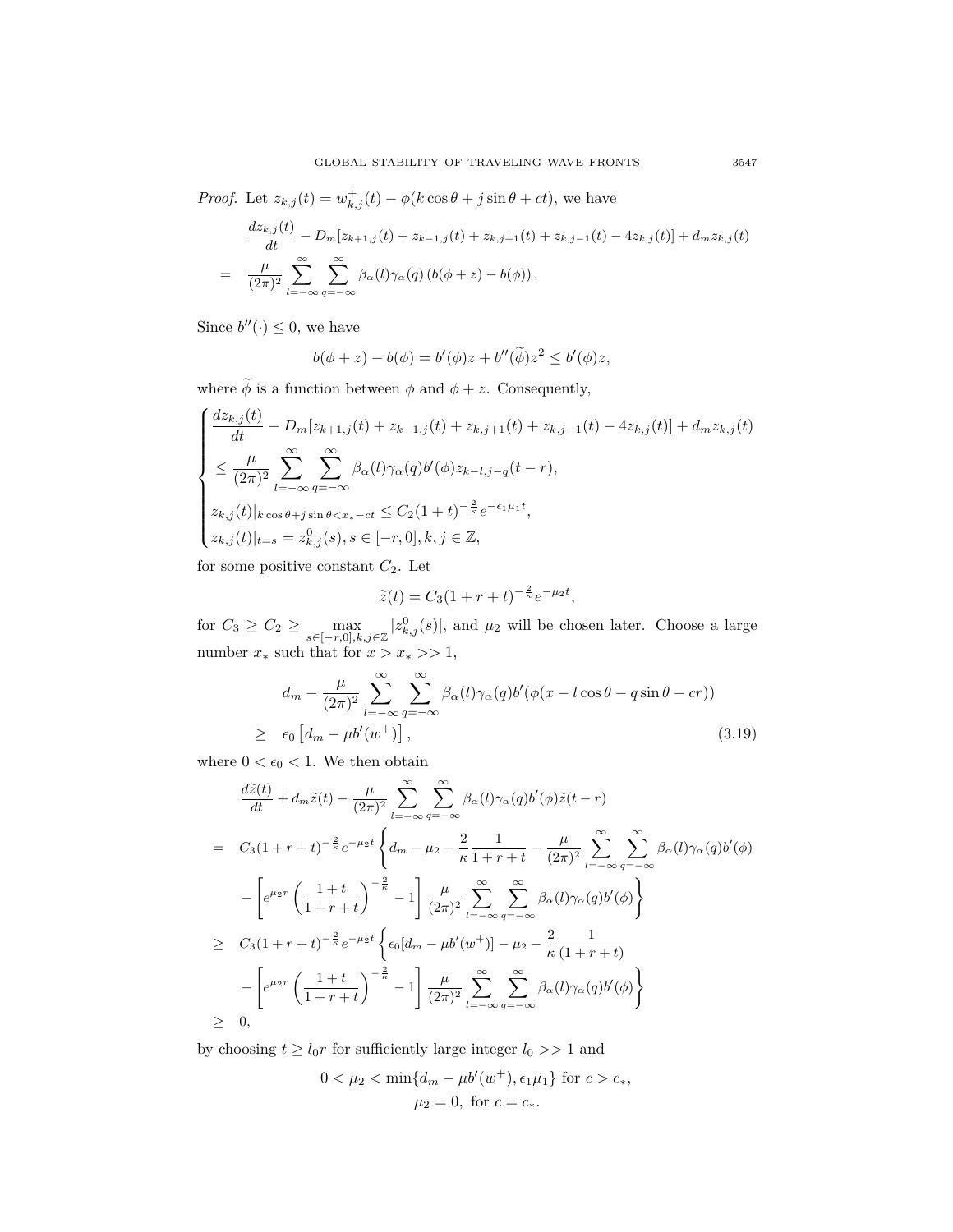Hence, we have

$$
\begin{cases}\n\frac{d\widetilde{z}(t)}{dt} + d_m \widetilde{z}(t) \ge \frac{\mu}{(2\pi)^2} \sum_{l=-\infty}^{\infty} \sum_{q=-\infty}^{\infty} \beta_{\alpha}(l) \gamma_{\alpha}(q) b'(\phi) \widetilde{z}(t-r), t > l_0 r, x > x_*,\\ \n\widetilde{z}(t)|_{x=x_*} = C_3 (1+r+t)^{-\frac{2}{\kappa}} e^{-\mu_2 t} \ge C_2 (1+t)^{-\frac{2}{\kappa}} e^{-\epsilon_1 \mu_1 t},\\ \n\widetilde{z}(t) = C_3 (1+r+t)^{-\frac{2}{\kappa}} e^{-\mu_2 t} > z_{k,j}^0(t), t \in [-r, l_0 r], k, j \in \mathbb{Z}.\n\end{cases}
$$

Therefore, by the comparison principle, we can get

$$
z_{k,j}(t) \leq \widetilde{z}(t).
$$

The proof is complete.

It then follows from Lemmas [3.4](#page-11-0) and [3.5](#page-11-1) that

**Lemma 3.6.** For any  $r > 0$ , it holds that

(i): *when*  $c > c_*$ *, then* 

$$
||w_{k,j}^+(t) - \phi(x)||_{l^{\infty}(\mathbb{Z}^2)} \leq C(1+t)^{-\frac{2}{\kappa}}e^{-\mu_2 t},
$$

*where µ*<sup>2</sup> *is a constant and satisfies*

$$
0 < \mu_2 < \min \left\{ d_m - \mu b'(w^+), \epsilon_1 \mu_1 \right\};
$$

(ii): *when*  $c = c_*$ *, then* 

$$
||w_{k,j}^+(t) - \phi(x)||_{l^{\infty}(\mathbb{Z}^2)} \leq C(1+t)^{-\frac{2}{\kappa}}.
$$

**Step 2.** The convergence of  $w_{k,j}^{-}(t)$  to  $\phi(x)$ .

By a similar argument as in Step 1, the proof can be done.

**Lemma 3.7.** For any  $r > 0$ , it holds that

**(i):** *when*  $c > c_*$ *, then* 

$$
\|\phi(x) - w_{k,j}^-(t)\|_{l^\infty(\mathbb{Z}^2)} \le C(1+t)^{-\frac{2}{\kappa}}e^{-\mu_2 t},
$$

*where µ*<sup>2</sup> *is a constant and satisfies*

$$
0 < \mu_2 < \min \left\{ d_m - \mu b'(w^+), \epsilon_1 \mu_1 \right\};
$$

**(ii):** when  $c = c_*$ , then

$$
\|\phi(x) - w_{k,j}^-(t)\|_{l^\infty(\mathbb{Z}^2)} \le C(1+t)^{-\frac{2}{\kappa}}.
$$

Step 3: The convergence of  $w_{k,j}(t)$  to  $\phi(x)$ .

**Lemma 3.8.** *For any*  $r > 0$ *, it holds that* 

(i): *when*  $c > c_*$ *, then* 

 $||w_{k,j}(t) - \phi(x)||_{l^{\infty}(\mathbb{Z}^2)} \leq C(1+t)^{-\frac{2}{\kappa}}e^{-\epsilon_1\mu t},$ 

*where*  $\mu > 0$  *is a constant*;

(ii): *when*  $c = c_*$ *, then* 

$$
||w_{k,j}(t) - \phi(x)||_{l^{\infty}(\mathbb{Z}^2)} \leq C(1+t)^{-\frac{2}{\kappa}}.
$$

**Acknowledgments.** The authors thank the anonymous referee for their valuable comments and suggestions that help the improvement of the manuscript. And the first author was supported by the NSFs of China (No.11301121, No. 11772203).

 $\Box$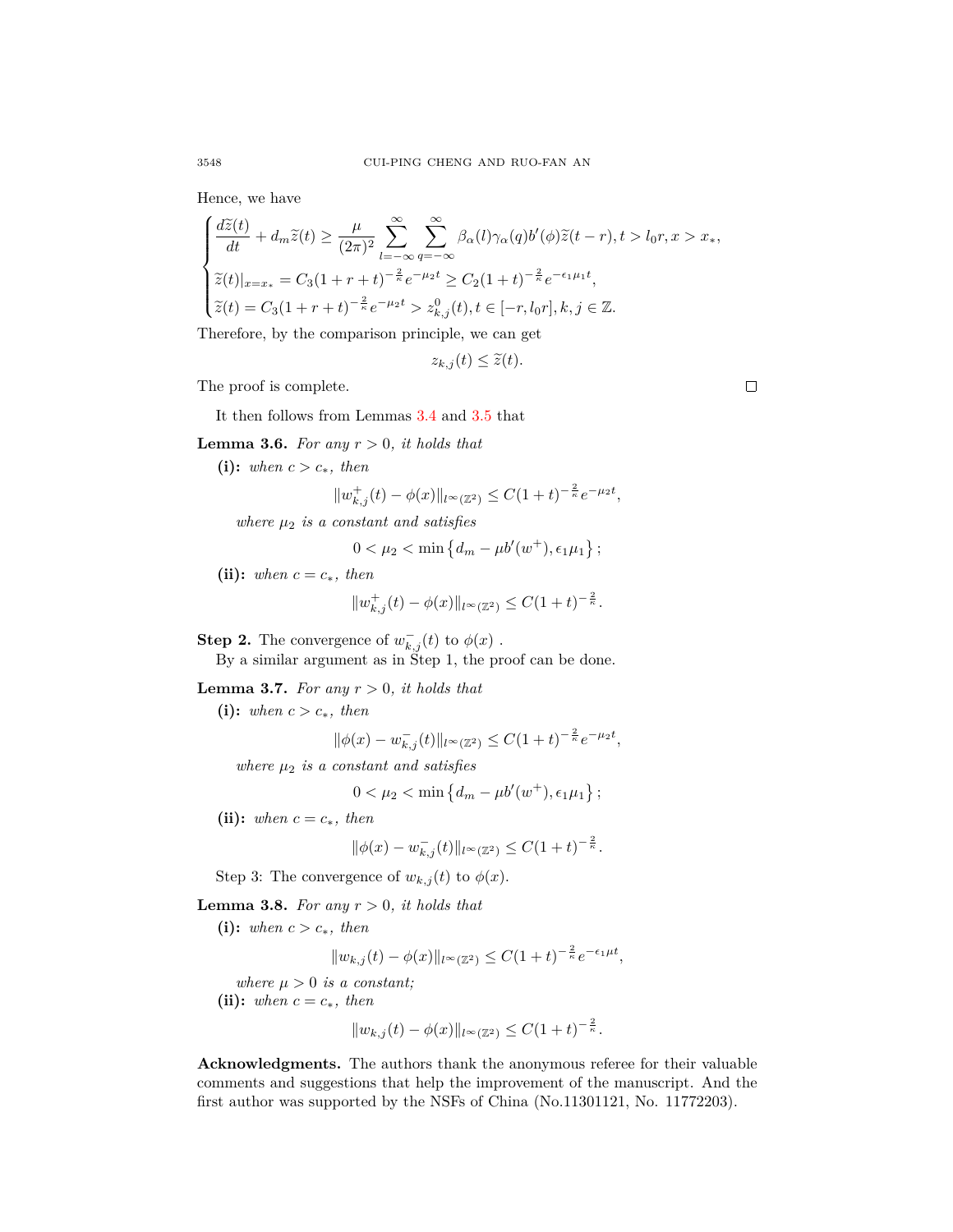## **REFERENCES**

- <span id="page-14-4"></span>[\[1\]](http://www.ams.org/mathscinet-getitem?mr=MR1741258&return=pdf) P. W. Bates and A. Chmaj, [A discrete convolution model for phase transitions,](http://dx.doi.org/10.1007/s002050050189) *Arch. Rational. Mech. Anal.*, **150** (1999), 281–305.
- [\[2\]](http://www.ams.org/mathscinet-getitem?mr=MR1654427&return=pdf) J. W. Cahn, J. Mallet-Paret and E. S. Van Vleck, [Traveling wave solutions for systems of](http://dx.doi.org/10.1137/S0036139996312703) [ODEs on a two-dimensional spatial lattice,](http://dx.doi.org/10.1137/S0036139996312703) *SIAM J. Appl. Math.*, **59** (1999), 455–493.
- [\[3\]](http://www.ams.org/mathscinet-getitem?mr=MR4053596&return=pdf) M. Chae and K. Choi, [Nonlinear stability of planar traveling waves in a chemotaxis model of](http://dx.doi.org/10.1016/j.jde.2019.09.061) [tumor angiogenesis with chemical diffusion](http://dx.doi.org/10.1016/j.jde.2019.09.061), *J. Differential Equations*, **268** (2020), 3449–3496.
- <span id="page-14-5"></span>[\[4\]](http://www.ams.org/mathscinet-getitem?mr=MR1424765&return=pdf) X. Chen, Existence uniqueness and asymptotic stability of traveling waves in nonlocal evolution equations, *Adv. Differential Equations*, **2** (1997), 125–160.
- <span id="page-14-13"></span>[\[5\]](http://www.ams.org/mathscinet-getitem?mr=MR2505676&return=pdf) F. Chen, [Stability and uniqueness of traveling waves for system of nonlocal evolution equations](http://dx.doi.org/10.3934/dcds.2009.24.659) [with bistable nonlinearity,](http://dx.doi.org/10.3934/dcds.2009.24.659) *Discrete Contin. Dyn. Syst.*, **24** (2009), 659–673.
- <span id="page-14-6"></span>[\[6\]](http://www.ams.org/mathscinet-getitem?mr=MR1929888&return=pdf) X. Chen and J.-S. Guo, [Existence and asymptotic stability of traveling waves of discrete](http://dx.doi.org/10.1006/jdeq.2001.4153) [quasilinear monostable equations](http://dx.doi.org/10.1006/jdeq.2001.4153), *J. Differential Equations*, **184** (2002), 549–569.
- <span id="page-14-2"></span>[\[7\]](http://www.ams.org/mathscinet-getitem?mr=MR2445105&return=pdf) C.-P. Cheng, W.-T. Li and Z.-C. Wang, [Spreading speeds and traveling waves for a delayed](http://dx.doi.org/10.1093/imamat/hxn003) [population model with stage structure on a two-dimensional spatial lattice](http://dx.doi.org/10.1093/imamat/hxn003), *IMA J. Appl. Math.*, **73** (2008), 592–618.
- <span id="page-14-3"></span>[\[8\]](http://www.ams.org/mathscinet-getitem?mr=MR2601080&return=pdf) C.-P. Cheng, W.-T. Li and Z.-C. Wang, [Asymptotic stability of traveling wavefronts in a](http://dx.doi.org/10.3934/dcdsb.2010.13.559) [delayed population model with stage structure on a two-dimensional spatial lattice](http://dx.doi.org/10.3934/dcdsb.2010.13.559), *Discrete Contin. Dyn. Syst. Ser. B*, **13** (2010), 559–575.
- <span id="page-14-0"></span>[\[9\]](http://www.ams.org/mathscinet-getitem?mr=MR1646240&return=pdf) S.-N. Chow, J. Mallet-Paret and W. Shen, [Traveling waves in lattice dynamical systems,](http://dx.doi.org/10.1006/jdeq.1998.3478) *J. Differential Equations*, **149** (1998), 248–291.
- <span id="page-14-19"></span>[\[10\]](http://www.ams.org/mathscinet-getitem?mr=MR0120501&return=pdf) R. R. Goldberg, *Fourier Transform*, New York: Cambridge University Press, 1961.
- <span id="page-14-7"></span>[\[11\]](http://www.ams.org/mathscinet-getitem?mr=MR3906439&return=pdf) J.-S. Guo, K.-I. Nakamura, T. Ogiwara and C.-C. Wu, [Stability and uniqueness of traveling](http://dx.doi.org/10.1016/j.jmaa.2018.12.007) [waves for a discrete bistable 3-species competition system](http://dx.doi.org/10.1016/j.jmaa.2018.12.007), *J. Math. Anal. Appl.*, **472** (2019), 1534–1550.
- <span id="page-14-14"></span>[\[12\]](http://www.ams.org/mathscinet-getitem?mr=MR2199451&return=pdf) X. Hou and Y. Li, [Local stability of traveling wave solutions of nonlinear reaction-diffusion](http://dx.doi.org/10.3934/dcds.2006.15.681) [equations,](http://dx.doi.org/10.3934/dcds.2006.15.681) *Discrete Contin. Dyn. Syst.*, **15** (2006), 681–701.
- <span id="page-14-8"></span>[\[13\]](http://www.ams.org/mathscinet-getitem?mr=MR3865145&return=pdf) C.-H. Hsu and J.-J. Lin, [Stability of traveling wave solutions for nonlinear cellular neural](http://dx.doi.org/10.1016/j.jmaa.2018.10.010) [networks with distributed delays,](http://dx.doi.org/10.1016/j.jmaa.2018.10.010) *J. Math. Anal. Appl.*, **470** (2019), 388–400.
- <span id="page-14-1"></span>[\[14\]](http://www.ams.org/mathscinet-getitem?mr=MR3612977&return=pdf) C.-H. Hsu, J.-J. Lin and T.-S. Yang, [Stability for monostable wave fronts of delayed lattice](http://dx.doi.org/10.1007/s10884-015-9447-9) [differential equations](http://dx.doi.org/10.1007/s10884-015-9447-9), *J. Dynam. Differential Equations*, **29** (2017), 323–342.
- <span id="page-14-15"></span>[\[15\]](http://www.ams.org/mathscinet-getitem?mr=MR2945832&return=pdf) R. Huang, M. Mei and Y. Wang, [Planar traveling waves for nonlocal dispersion equation with](http://dx.doi.org/10.3934/dcds.2012.32.3621) [monostable nonlinearity,](http://dx.doi.org/10.3934/dcds.2012.32.3621) *Discrete Contin. Dyn. Syst.*, **32** (2012), 3621–3649.
- <span id="page-14-9"></span>[\[16\]](http://www.ams.org/mathscinet-getitem?mr=MR889639&return=pdf) J. P. Keener, Propagation and its failure in coupled systems of discrete excitable cells, *SIAM J. Appl. Math.*, **47** (1987), 556–572.
- <span id="page-14-10"></span>[\[17\]](http://www.ams.org/mathscinet-getitem?mr=MR3447660&return=pdf) G. Lin and S.. Ruan, [Persistence and failure of complete spreading in delayed reaction-diffusion](http://dx.doi.org/10.1090/proc/12811) [equations,](http://dx.doi.org/10.1090/proc/12811) *Proc. Amer. Math. Soc.*, **144** (2016), 1059–1072.
- <span id="page-14-16"></span>[\[18\]](http://www.ams.org/mathscinet-getitem?mr=MR2834913&return=pdf) G. Lv and M. Wang, [Nonlinear stability of traveling wave fronts for nonlocal delayed reaction](http://dx.doi.org/10.1016/j.jmaa.2011.07.033)[diffusion equations](http://dx.doi.org/10.1016/j.jmaa.2011.07.033), *J. Math. Anal. Appl.*, **385** (2012), 1094–1106.
- <span id="page-14-11"></span>[\[19\]](http://www.ams.org/mathscinet-getitem?mr=MR2142416&return=pdf) S. Ma and Y. Duan, [Asymptotic stability of traveling waves in a discrete convolution model](http://dx.doi.org/10.1016/j.jmaa.2005.01.011) [for phase transitions](http://dx.doi.org/10.1016/j.jmaa.2005.01.011), *J. Math. Anal. Appl.*, **308** (2005), 240–256.
- [\[20\]](http://www.ams.org/mathscinet-getitem?mr=MR2379465&return=pdf) S. Ma and X. Q. Zhao, [Global asumptotic stability of minimal fronts in monostable lattice](http://dx.doi.org/10.3934/dcds.2008.21.259) [equations,](http://dx.doi.org/10.3934/dcds.2008.21.259) *Discrete Cont. Dyn. Systems*, **21** (2008), 259–275.
- [\[21\]](http://www.ams.org/mathscinet-getitem?mr=MR2170528&return=pdf) S. Ma and X. Zou, [Existence, uniqueness and stability of traveling wavefronts in a discrete](http://dx.doi.org/10.1016/j.jde.2005.05.004) [reaction-diffusion monostable equation with delay](http://dx.doi.org/10.1016/j.jde.2005.05.004), *J. Differential Equations*, **217** (2005), 54–87.
- <span id="page-14-12"></span>[\[22\]](http://www.ams.org/mathscinet-getitem?mr=MR2130550&return=pdf) S. Ma and X. Zou, [Propagation and its failure in a lattice delayed differential equation with](http://dx.doi.org/10.1016/j.jde.2004.07.014) [global interaction](http://dx.doi.org/10.1016/j.jde.2004.07.014), *J. Differential Equations*, **212** (2005), 129–190.
- <span id="page-14-17"></span>[\[23\]](http://www.ams.org/mathscinet-getitem?mr=MR2523688&return=pdf) M. Mei, C.-K. Lin, C.-T. Lin and J. W.-H. So, [Traveling wavefronts for time-delayed reaction](http://dx.doi.org/10.1016/j.jde.2008.12.026)[diffusion equation: \(I\) Local nonlinearity](http://dx.doi.org/10.1016/j.jde.2008.12.026), *J. Differential Equations*, **247** (2009), 495–510.
- [\[24\]](http://www.ams.org/mathscinet-getitem?mr=MR2523689&return=pdf) M. Mei, C.-K. Lin, C.-T. Lin and J. W.-H. So, [Traveling wavefronts for time-delayed reaction](http://dx.doi.org/10.1016/j.jde.2008.12.020)[diffusion equation: \(II\) Nonlocal nonlinearity](http://dx.doi.org/10.1016/j.jde.2008.12.020), *J. Differential Equations*, **247** (2009), 511–529.
- <span id="page-14-18"></span>[\[25\]](http://www.ams.org/mathscinet-getitem?mr=MR2745791&return=pdf) M. Mei, C. Ou and X.-Q. Zhao, [Global stability of monostable traveling waves for nonlocal](http://dx.doi.org/10.1137/090776342) [time-delayed reaction-diffusion equations](http://dx.doi.org/10.1137/090776342), *SIAM J. Math. Anal.*, **42** (2010), 2762–2790.
- [\[26\]](http://www.ams.org/mathscinet-getitem?mr=MR2418127&return=pdf) M. Mei and J. W.-H. So, [Stability of strong traveling waves for a non-local time-delayed](http://dx.doi.org/10.1017/S0308210506000333) [reaction-diffusion equation](http://dx.doi.org/10.1017/S0308210506000333), *Proc. Roy. Soc. Edinburgh Sect. A*, **138** (2008), 551–568.
- [\[27\]](http://www.ams.org/mathscinet-getitem?mr=MR2068117&return=pdf) M. Mei, J. W.-H. So, M. Y. Li and S. S. P. Shen, [Asymptotic stability of traveling wavefronts](http://dx.doi.org/10.1017/S0308210500003358) [for the Nicholson's blowflies equation with diffusion](http://dx.doi.org/10.1017/S0308210500003358), *Proc. Roy. Soc. Edinburgh Sect. A*, **134** (2004), 579–594.